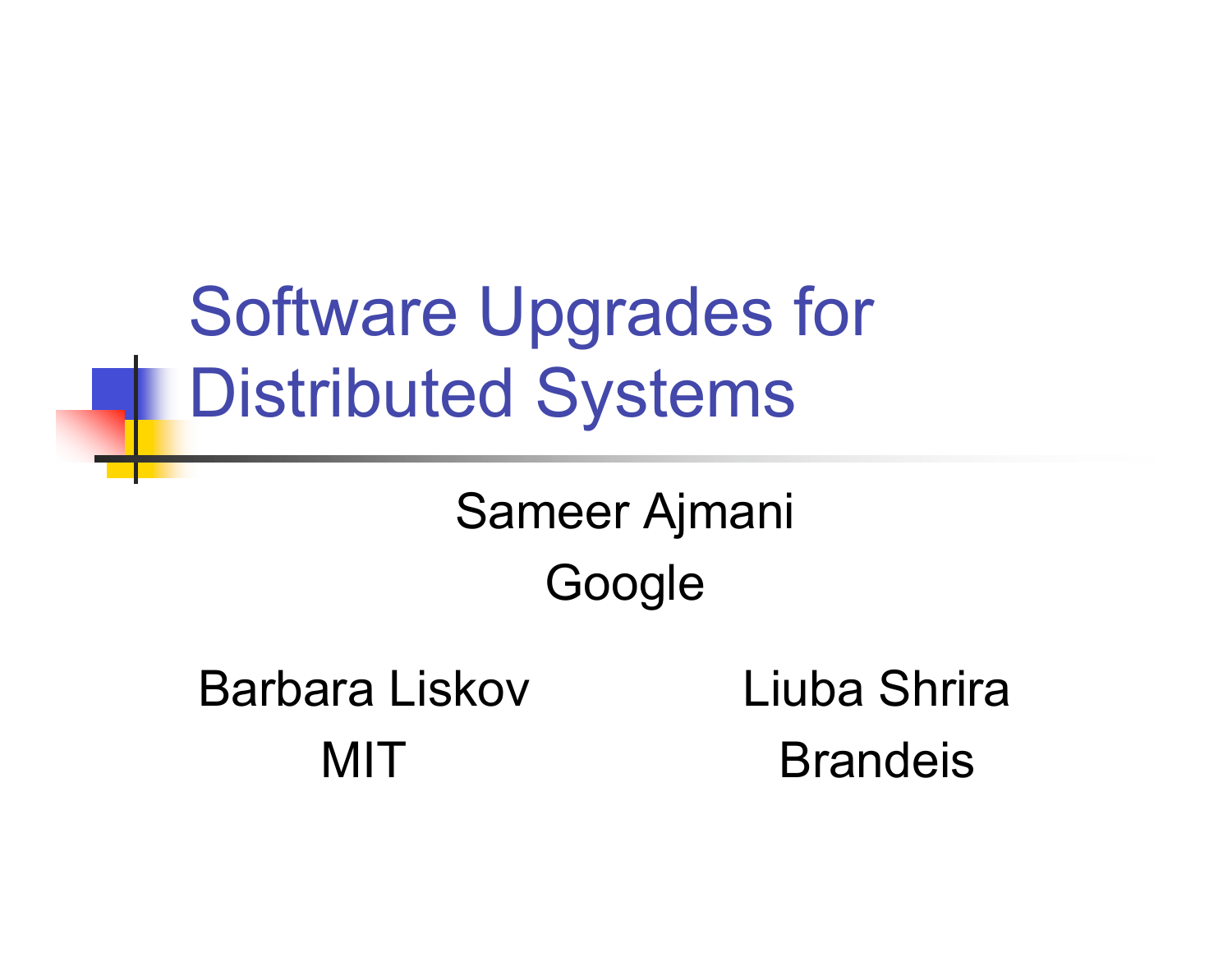### Internet Services

- <sup>ν</sup> Are long-lived, robust
- $\vee$  Run on many machines
- Must be continuously available
- $\vee$  Have persistent state
- $\vee$  Face ever-changing requirements
- <sup>ν</sup> Require software upgrades to
	- <sup>ν</sup> Fix bugs
	- <sup>ν</sup> Improve performance
	- <sup>ν</sup> Add/change/remove features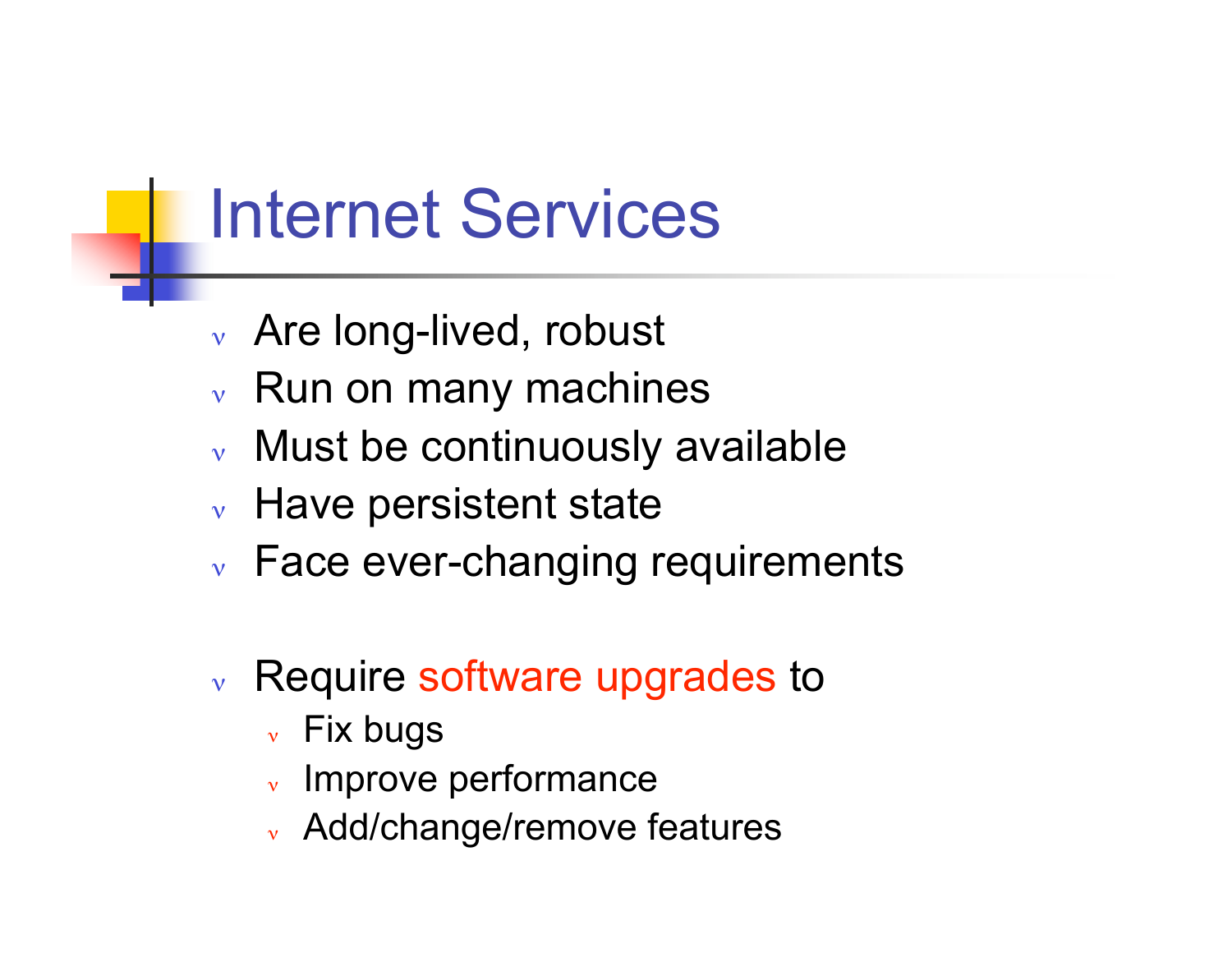## Upgrade Requirements

- <sup>ν</sup> Automatic, Controlled Deployment
	- <sup>ν</sup> Ensure continuous availability
	- $\vee$  Test new software on a few nodes
	- <sup>ν</sup> Upgrade servers before clients
- <sup>ν</sup> **Mixed mode operation**

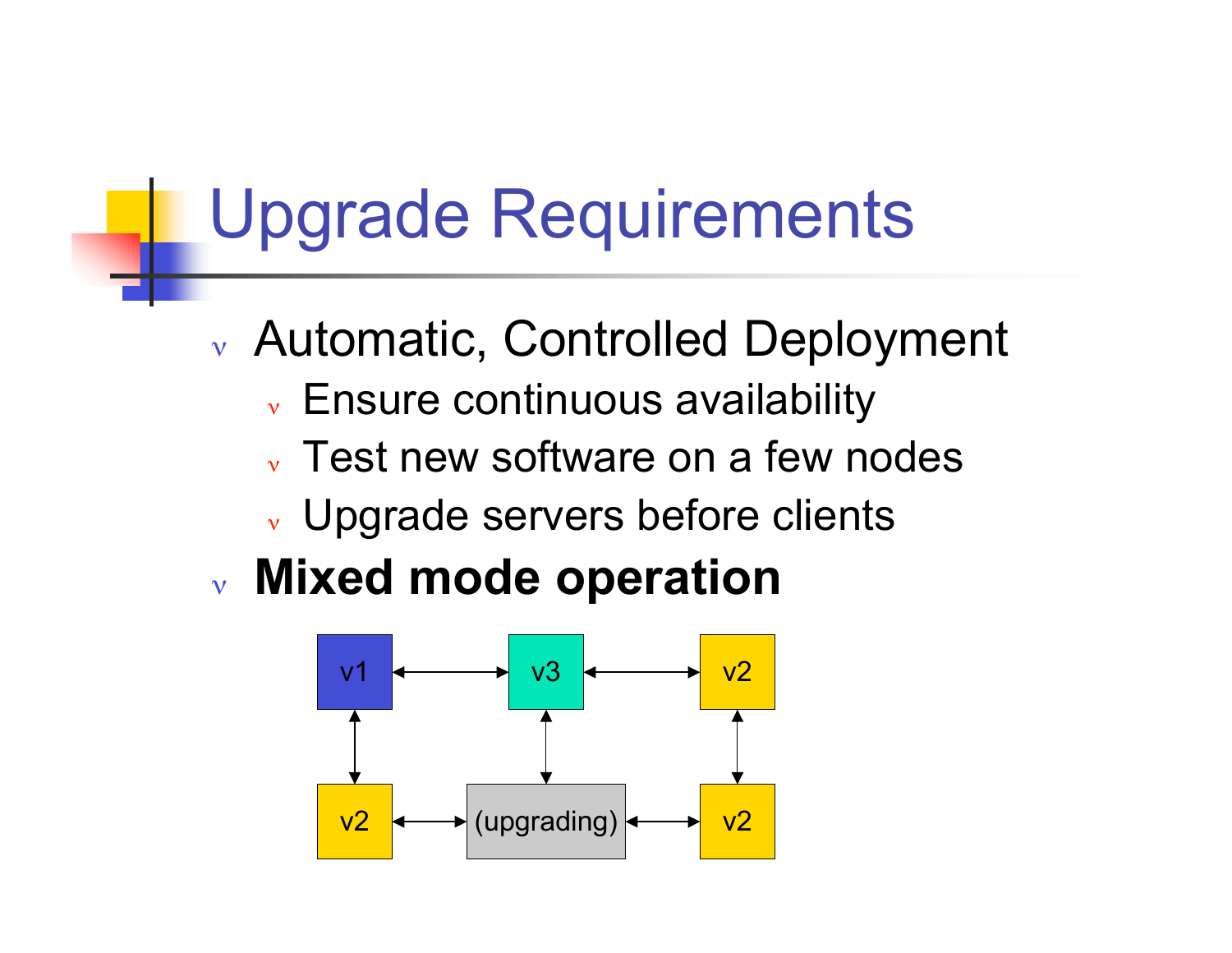## **Outline**

- <sup>ν</sup> System & Upgrade Model
- <sup>ν</sup> Specifying Upgrades
- <sup>ν</sup> Implementation Models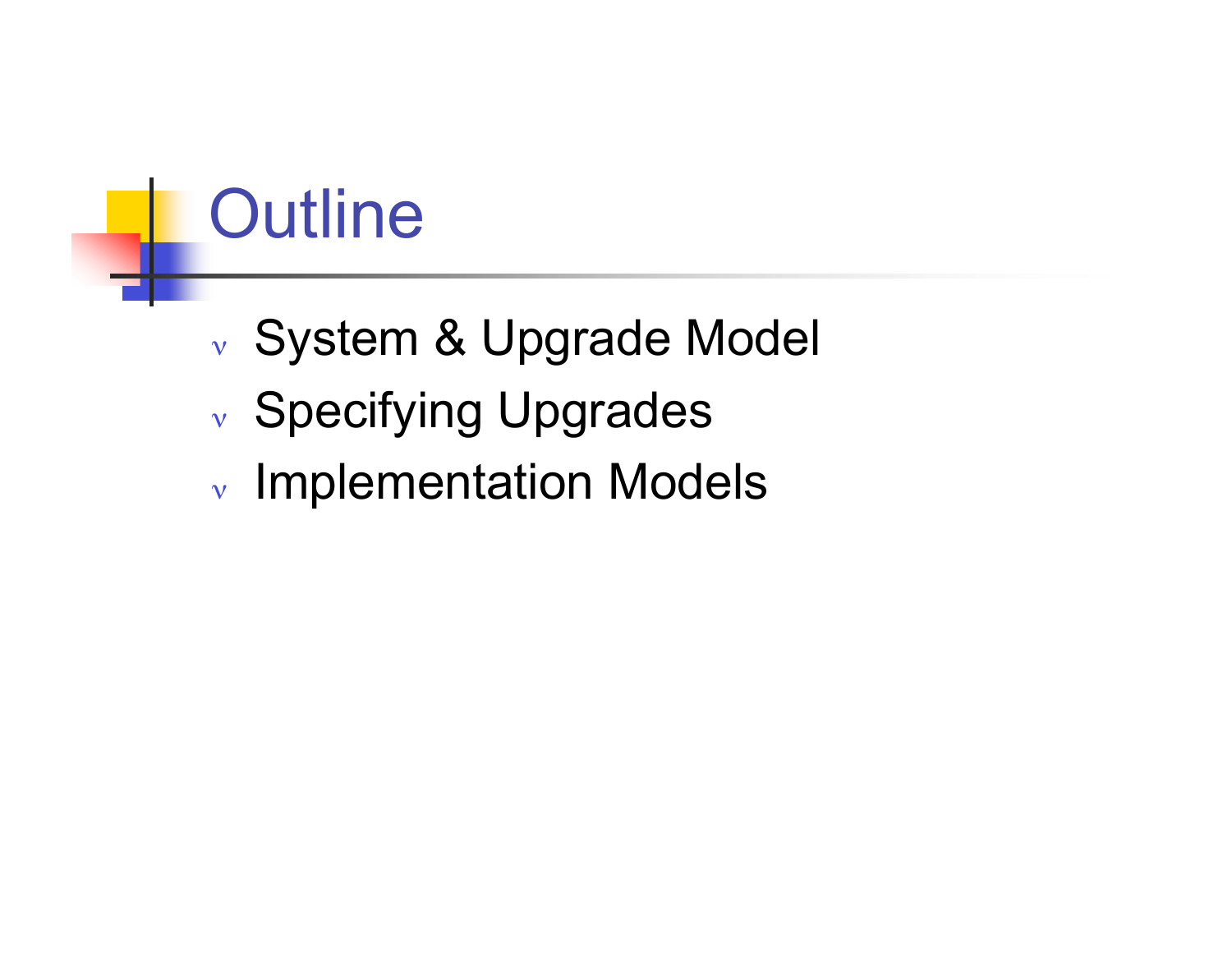## System Model

- $v$  A node is an object of class C
- <sup>ν</sup> Different nodes may run different classes
- <sup>ν</sup> Nodes communicate via RPCs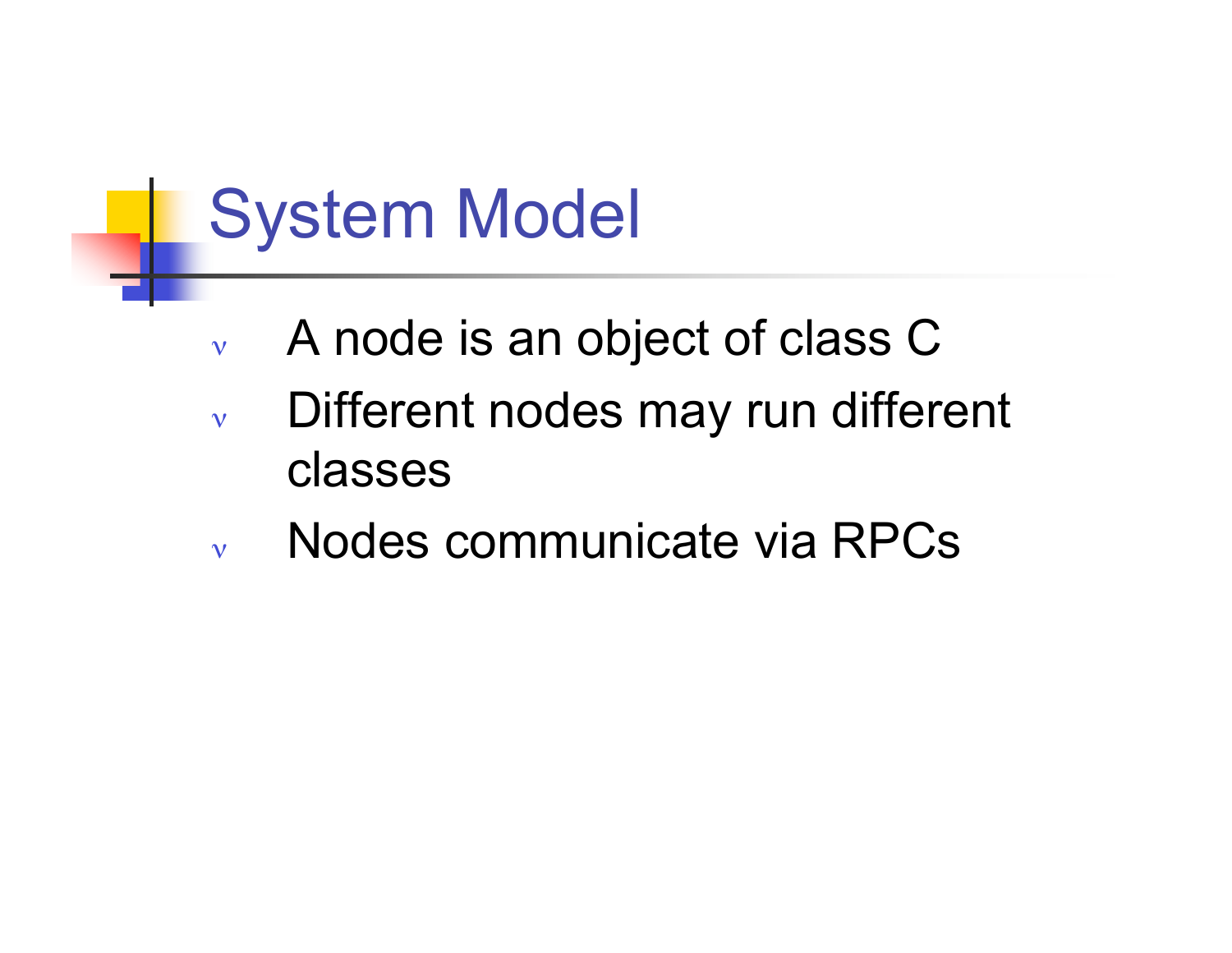## Upgrade Model

- <sup>ν</sup> A class upgrade replaces an old class,  $C_{old}$ , with a new one,  $C_{new}$ 
	- $ν$  Implements types  $T_{old}$ ,  $T_{new}$
	- May be compatible or incompatible
- $\mathbf v$  An upgrade is a set of class upgrades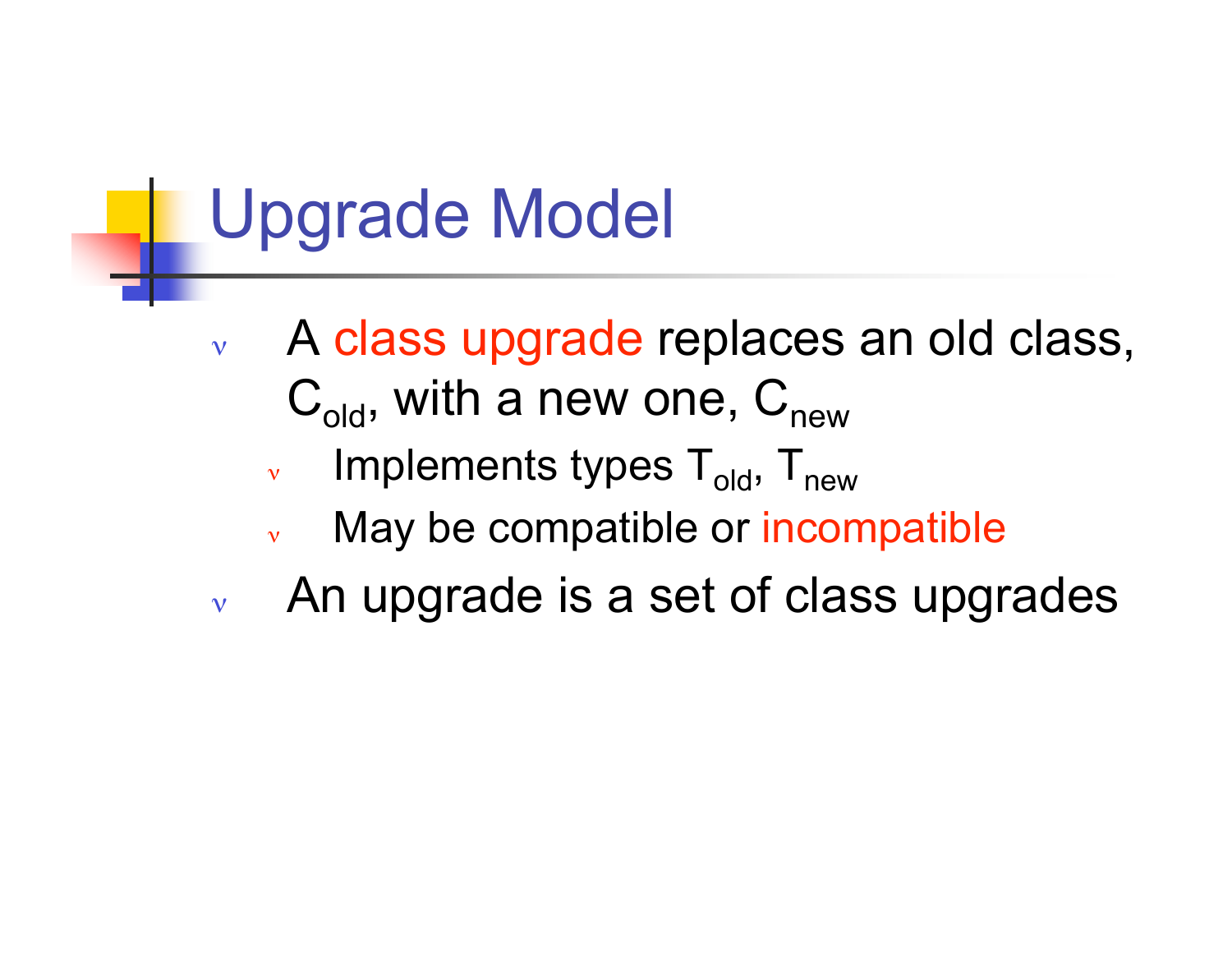## Supporting Mixed Mode

- <sup>ν</sup> Each node handles calls to past and future versions of itself
- <sup>ν</sup> Adding support for new versions must be fast
- <sup>ν</sup> Removing support for old versions should be easy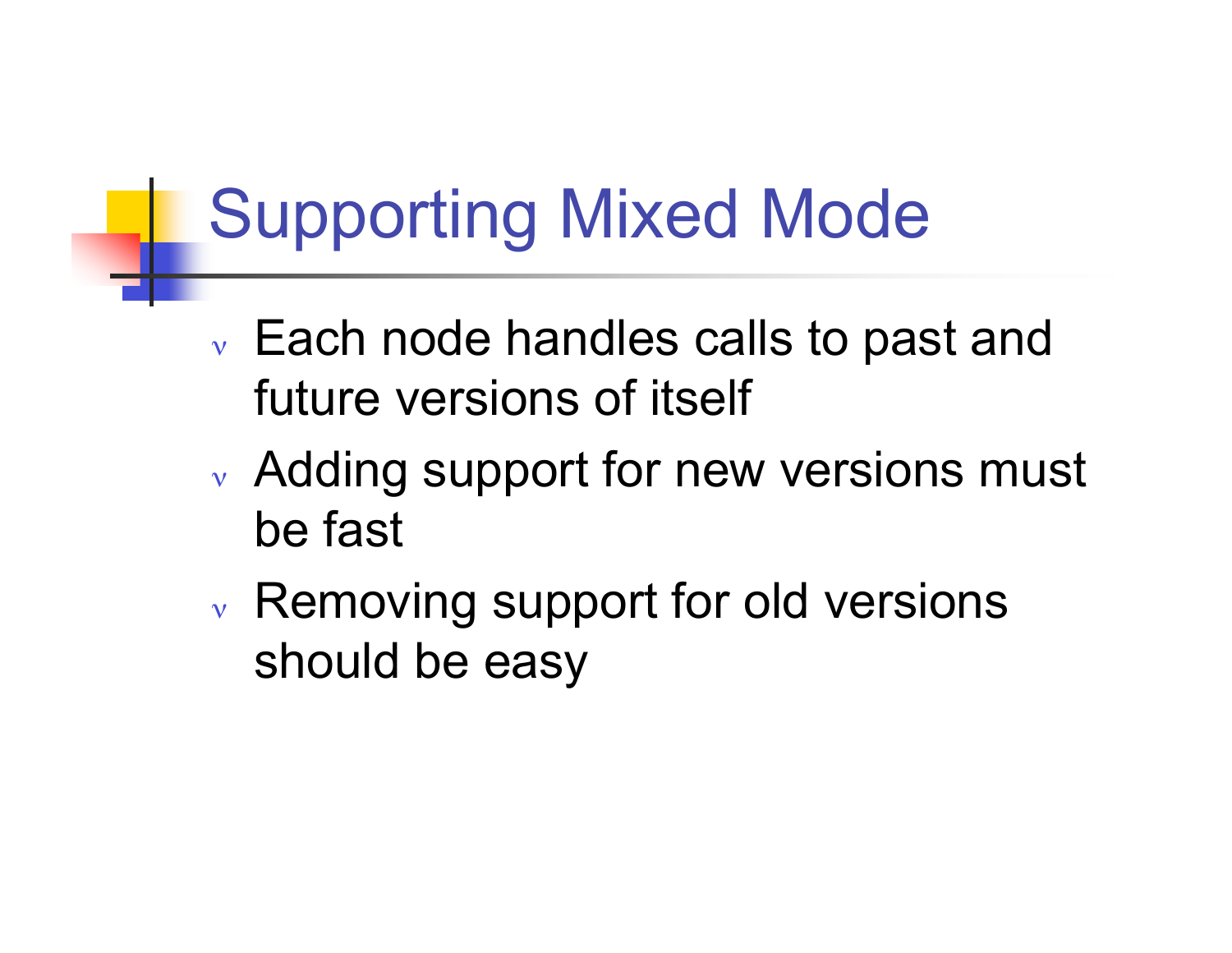## Simulation Objects

<sup>ν</sup> Each node handles calls to past and future versions of itself



- <sup>ν</sup> Future SOs simulate future behavior
- <sup>ν</sup> Past SOs simulate past behavior
- <sup>ν</sup> Adding/removing an SO does not require a restart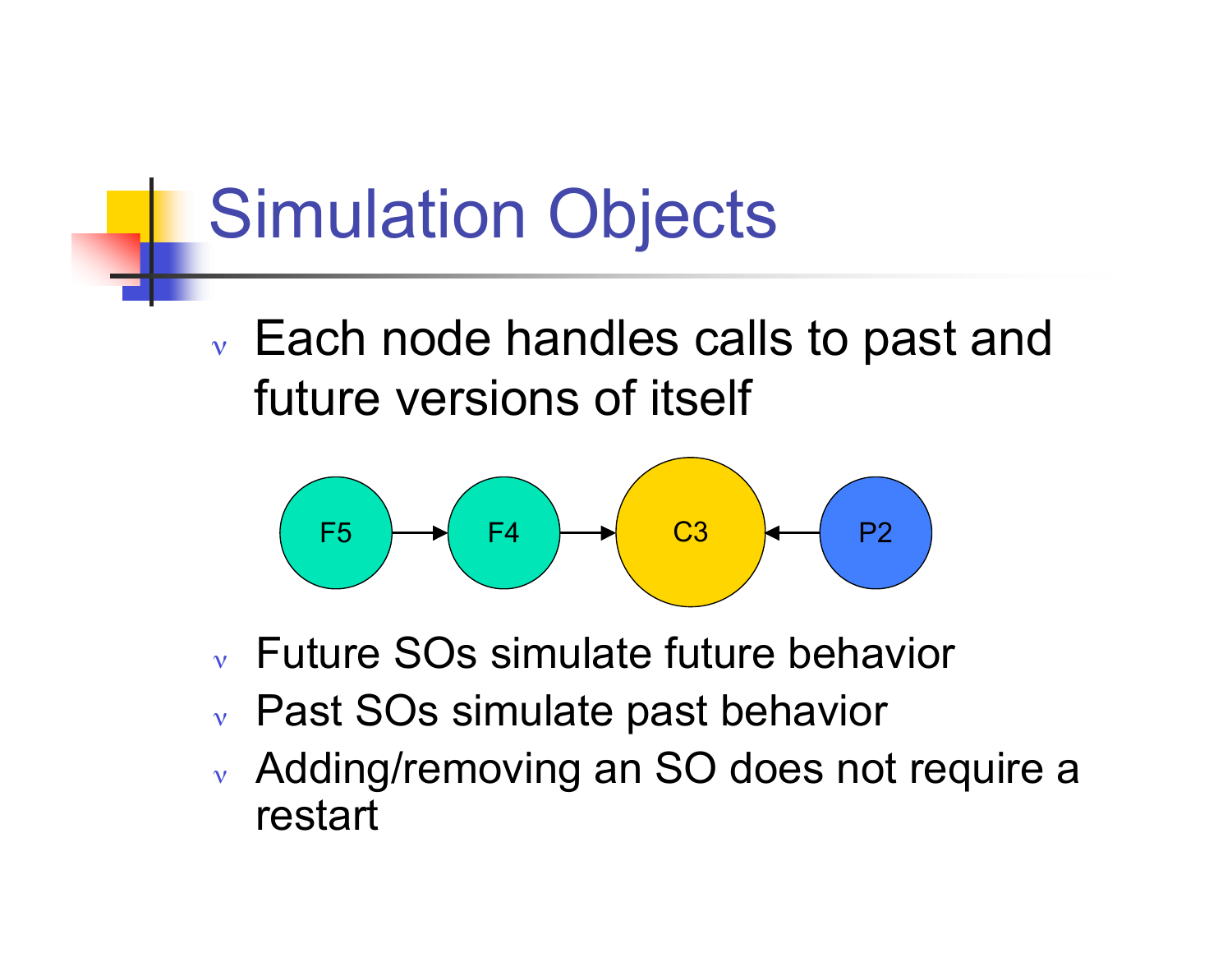

future versions of itself



<sup>ν</sup> SOs are only required for certain upgrades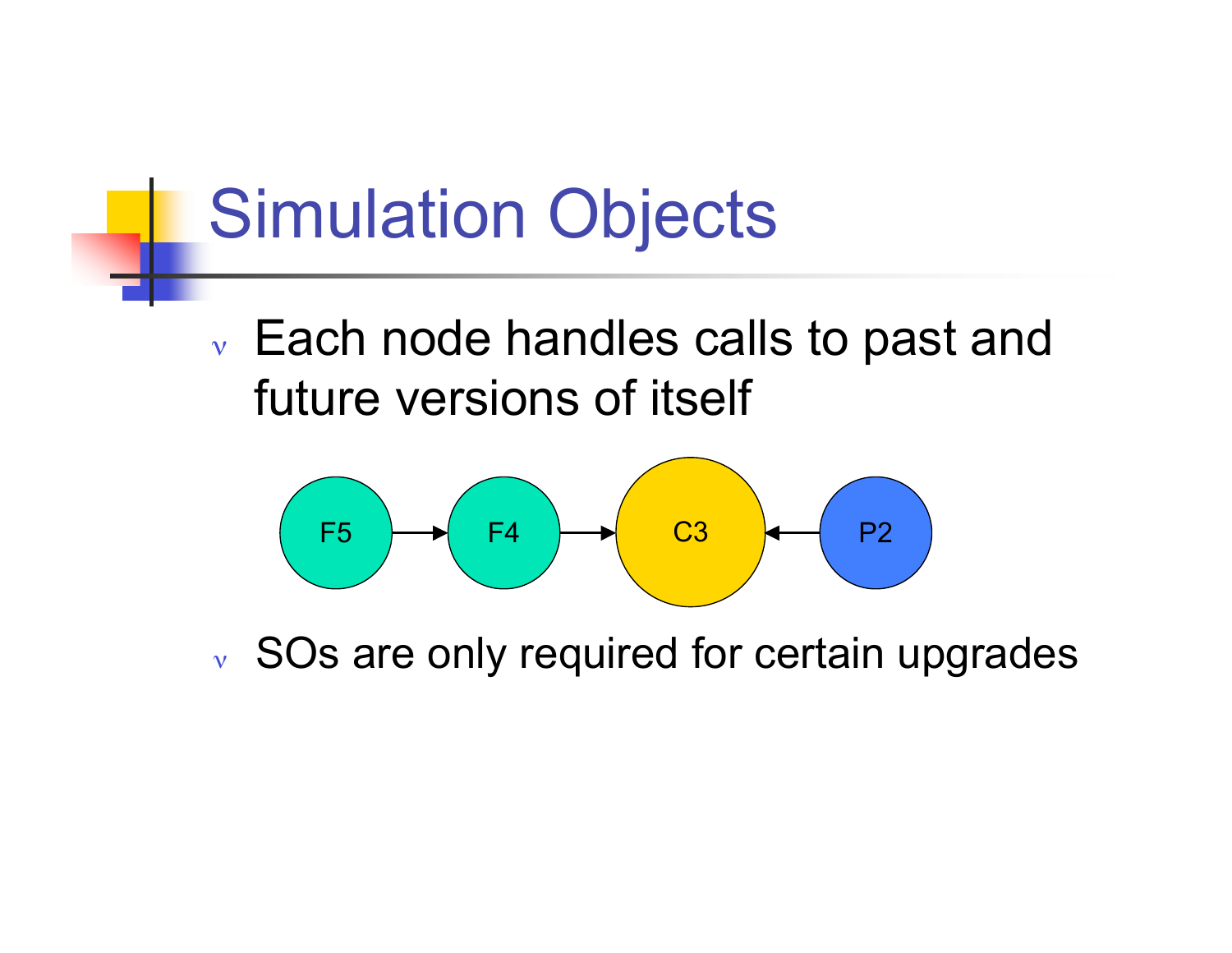# **Specifying Upgrades**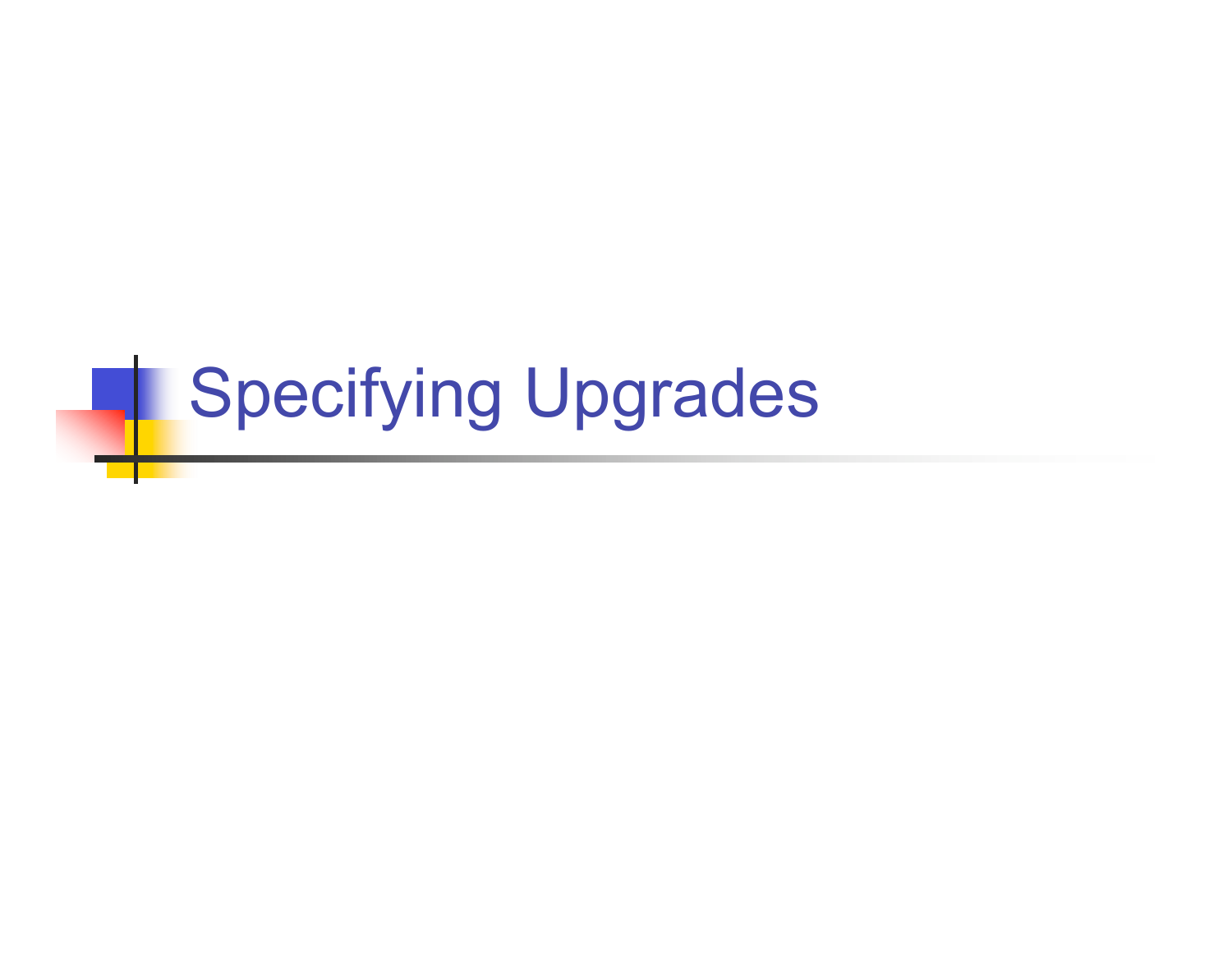## Specifying Upgrades



- <sup>ν</sup> Must behave like a single object
	- <sup>ν</sup> Even when upgrades are incompatible
- <sup>ν</sup> Upgrade specification must define this
	- <sup>ν</sup> Goal: no surprises for clients!
	- <sup>ν</sup> E.g., changing permissions to ACLs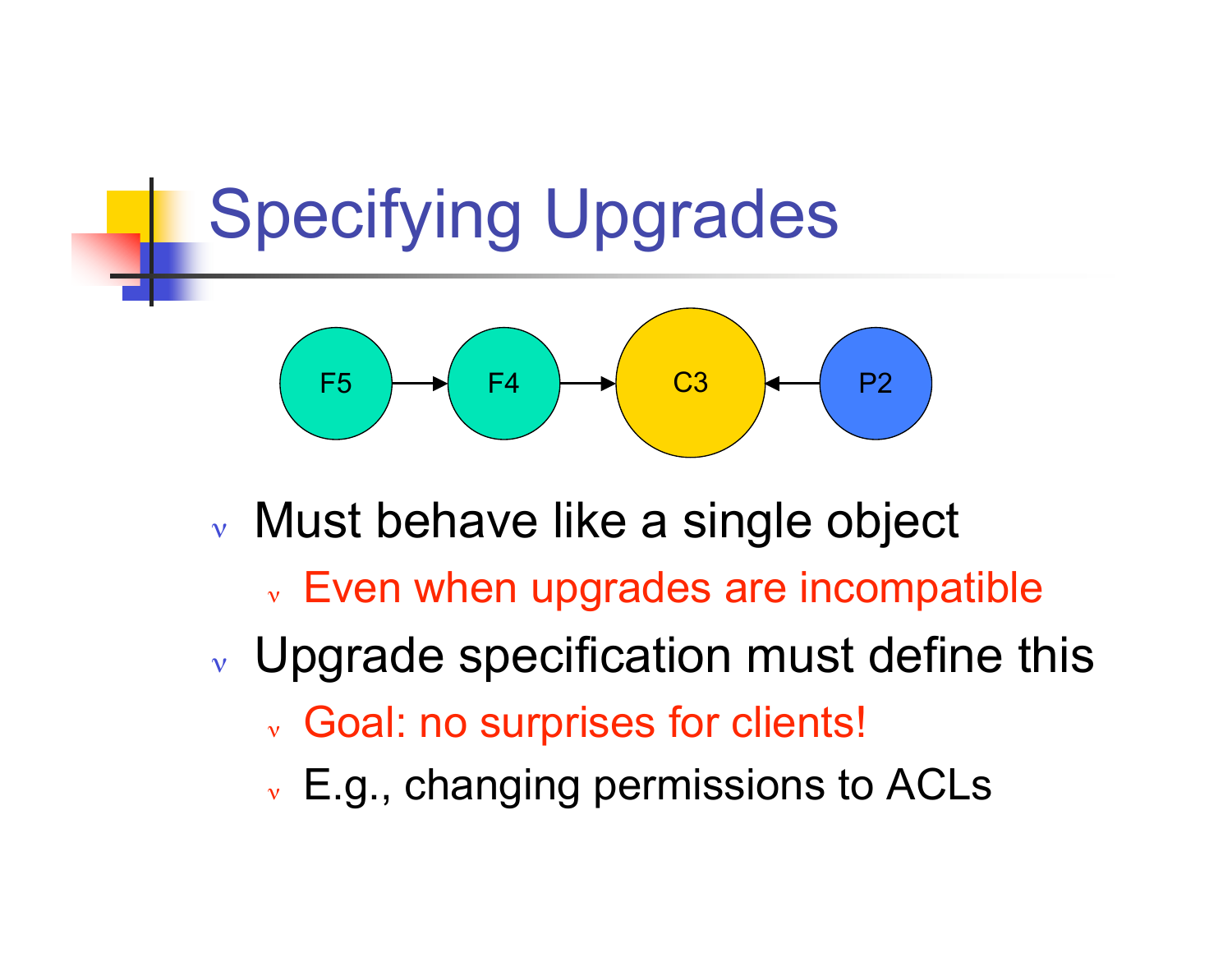#### Constraints on Specifications

#### <sup>ν</sup> Type requirement

<sup>ν</sup> A call of version V behaves according to the specification of type  $T_{V}$ 

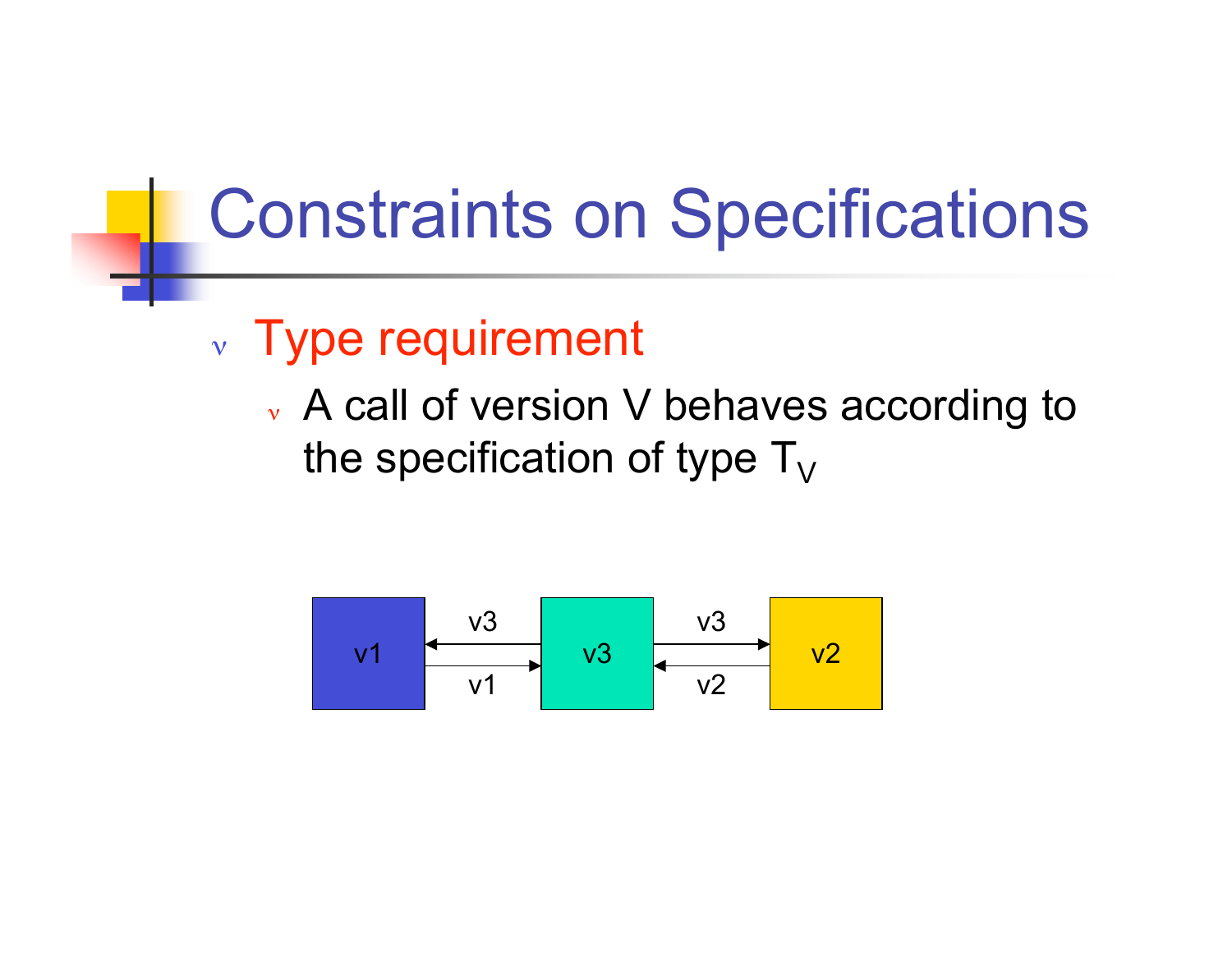## Constraints on Specifications

#### <sup>ν</sup> Sequence requirement

- <sup>ν</sup> Each event must reflect all earlier ones despite:
	- <sup>ν</sup> Client upgrades
	- <sup>ν</sup> Server upgrades
	- <sup>ν</sup> Version introduced
	- <sup>ν</sup> Version retired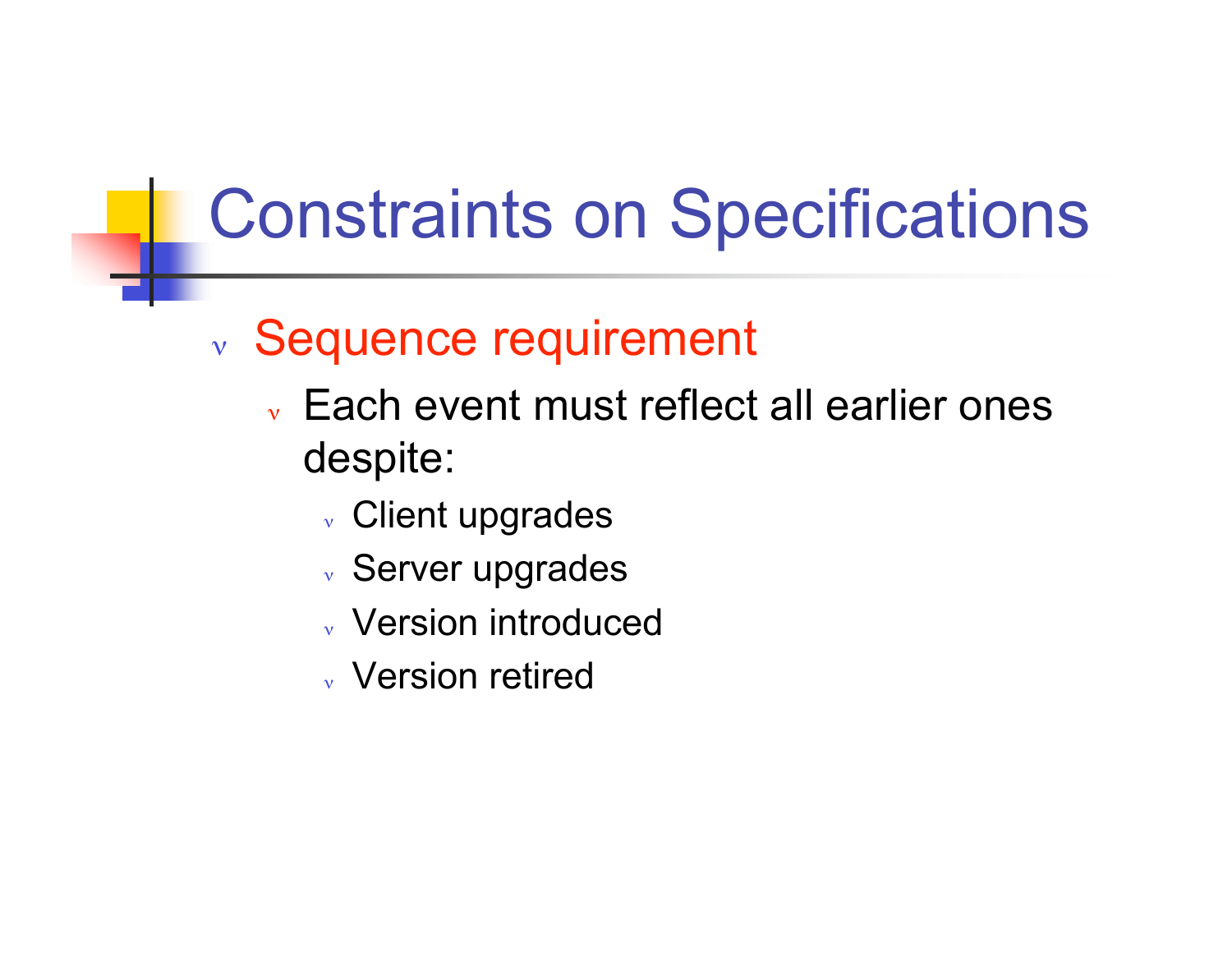## Example

- <sup>ν</sup> ColorSet ◊ FlavorSet
	- <sup>ν</sup> Incompatible upgrade
- <sup>ν</sup> ColorSet methods: insertColor(x, c), getColor(x), …
	- $\triangledown E.g., \{ (1, red), (2, blue), (3, red) \}$
- <sup>ν</sup> FlavorSet methods: insertFlavor(x,f), getFlavor(x), …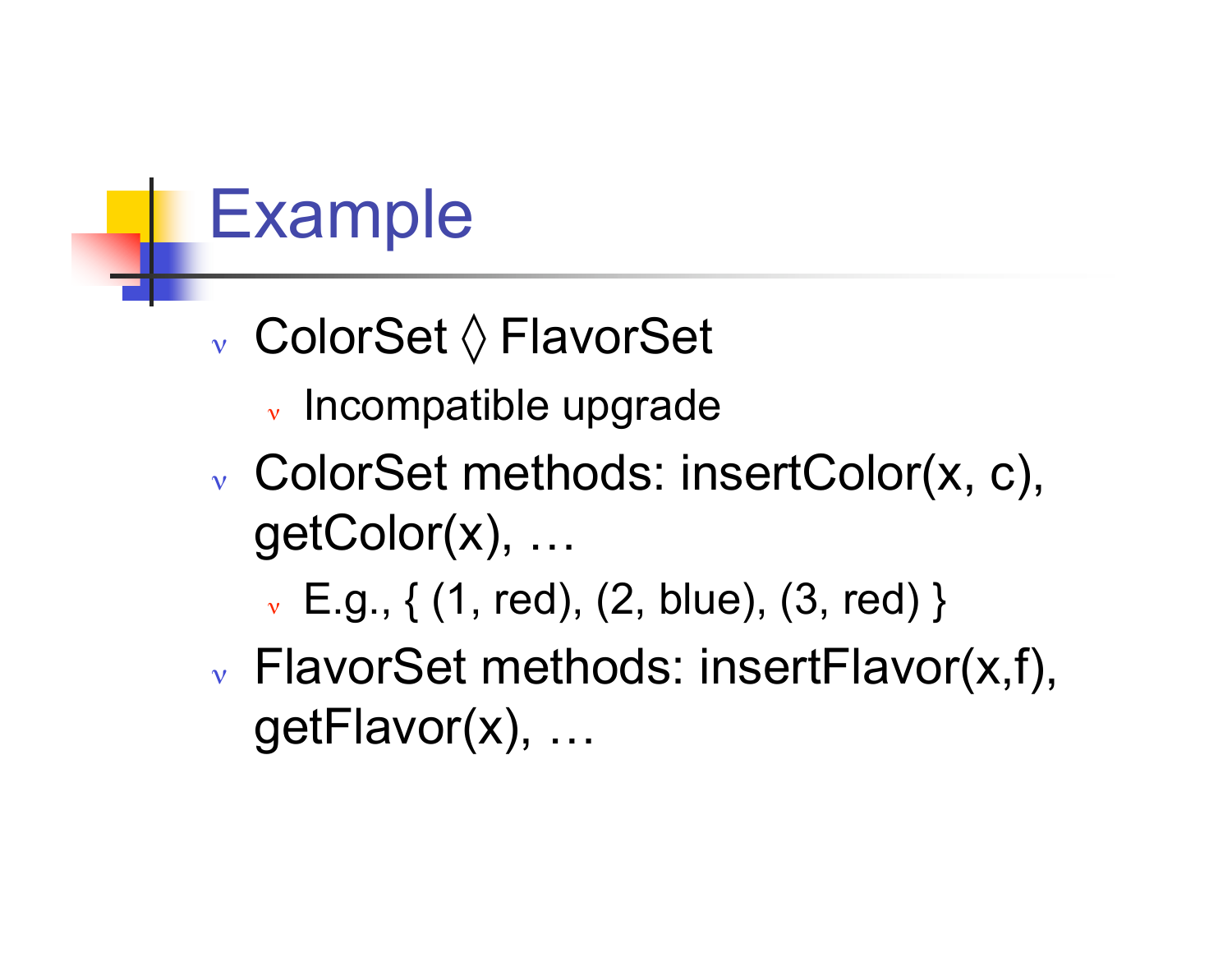#### Specifications: Invariant

#### Invariant I relates the object states  $I(O_{old}, O_{new})$



I:  $\{x|$  in  $O_{\text{CS}}\} = \{x|$  in  $O_{\text{FS}}\}$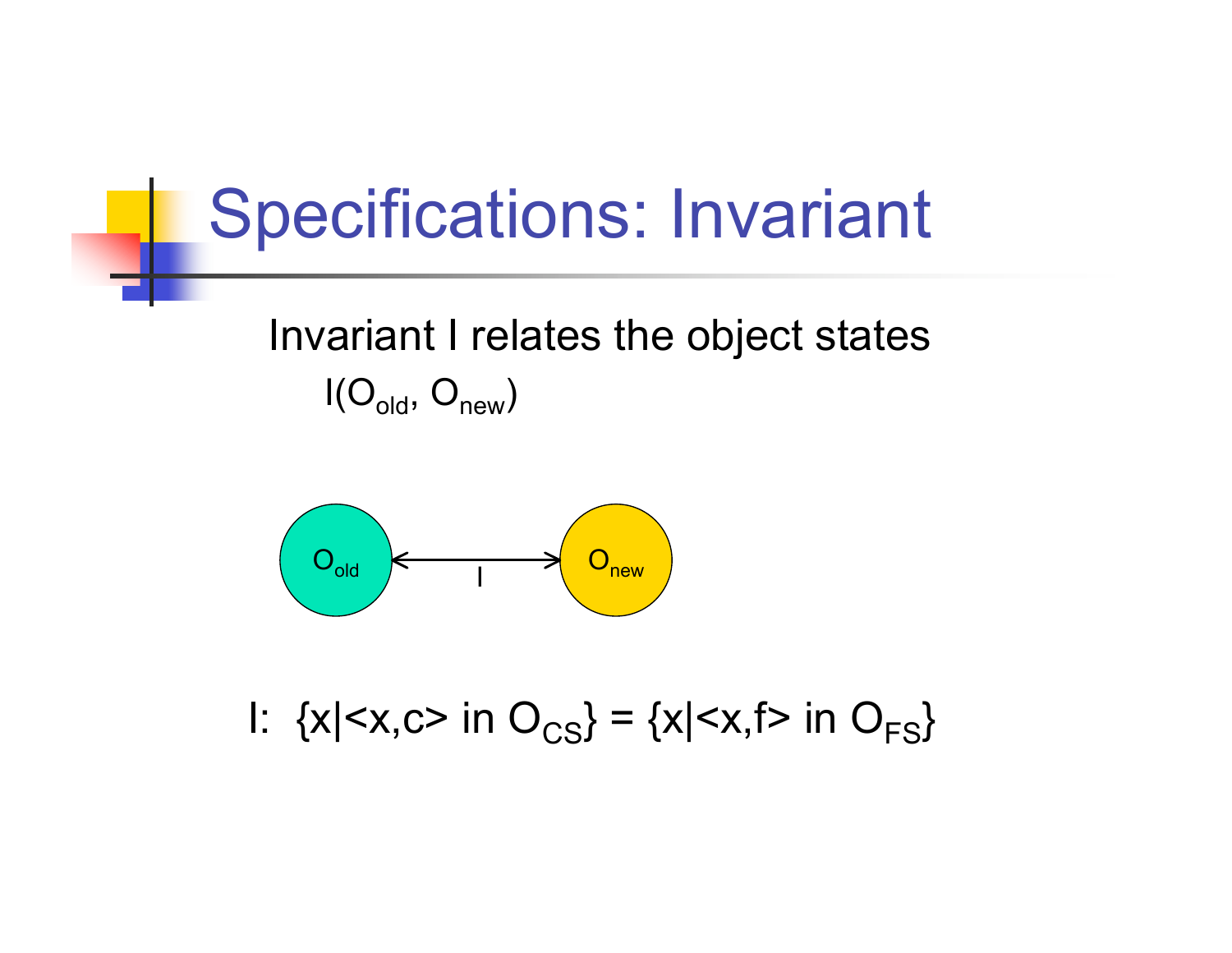# Specifications: Mapping Function

Mapping function MF defines initial state  $O_{new} = MF(O_{old})$  s.t.  $I(O_{old}, O_{new})$ 



 $O_{FS}$  = MF( $O_{CS}$ ) = {<x,grape>| <x,c> in  $O_{CS}$ }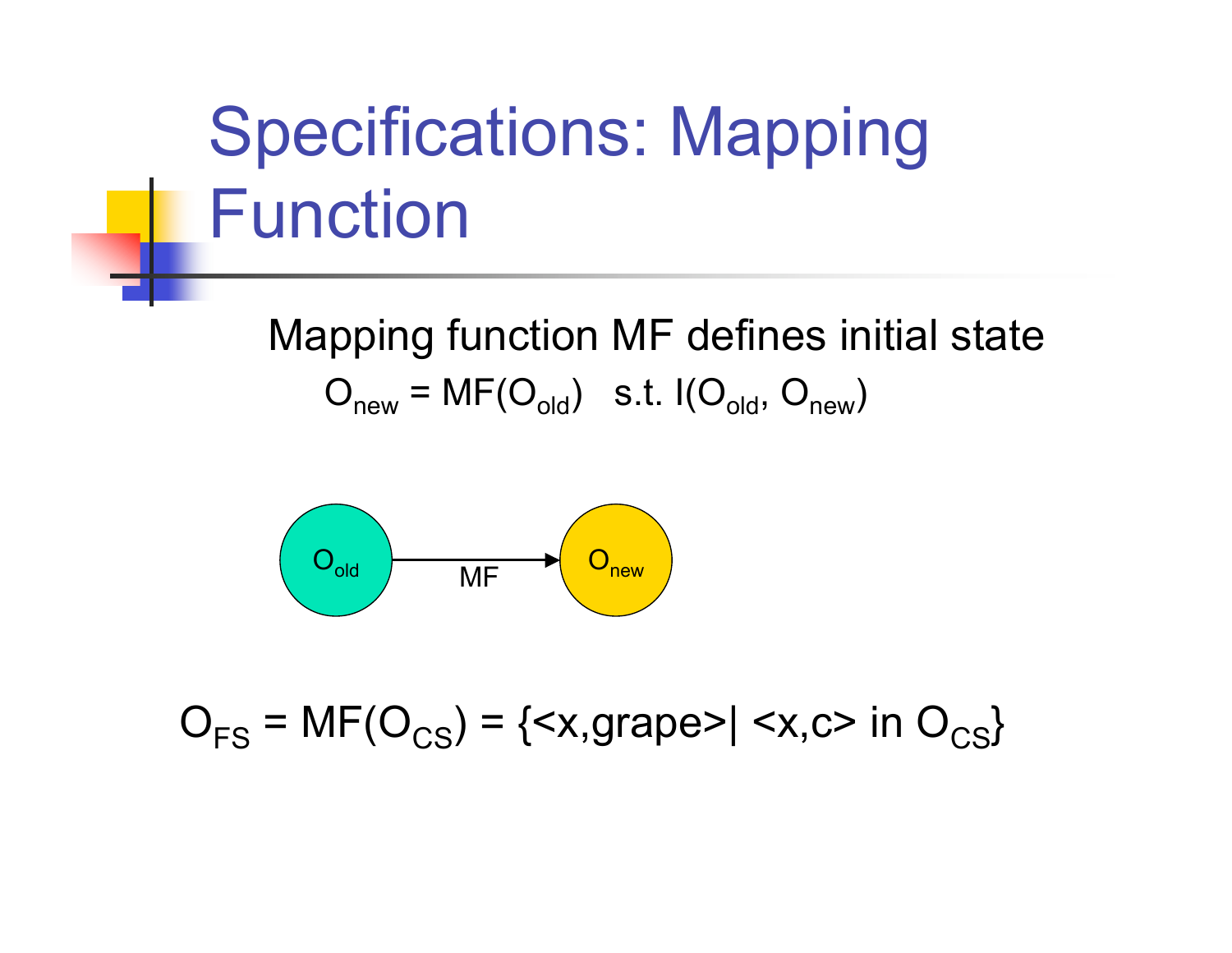## Relating Behavior



#### Only for mutators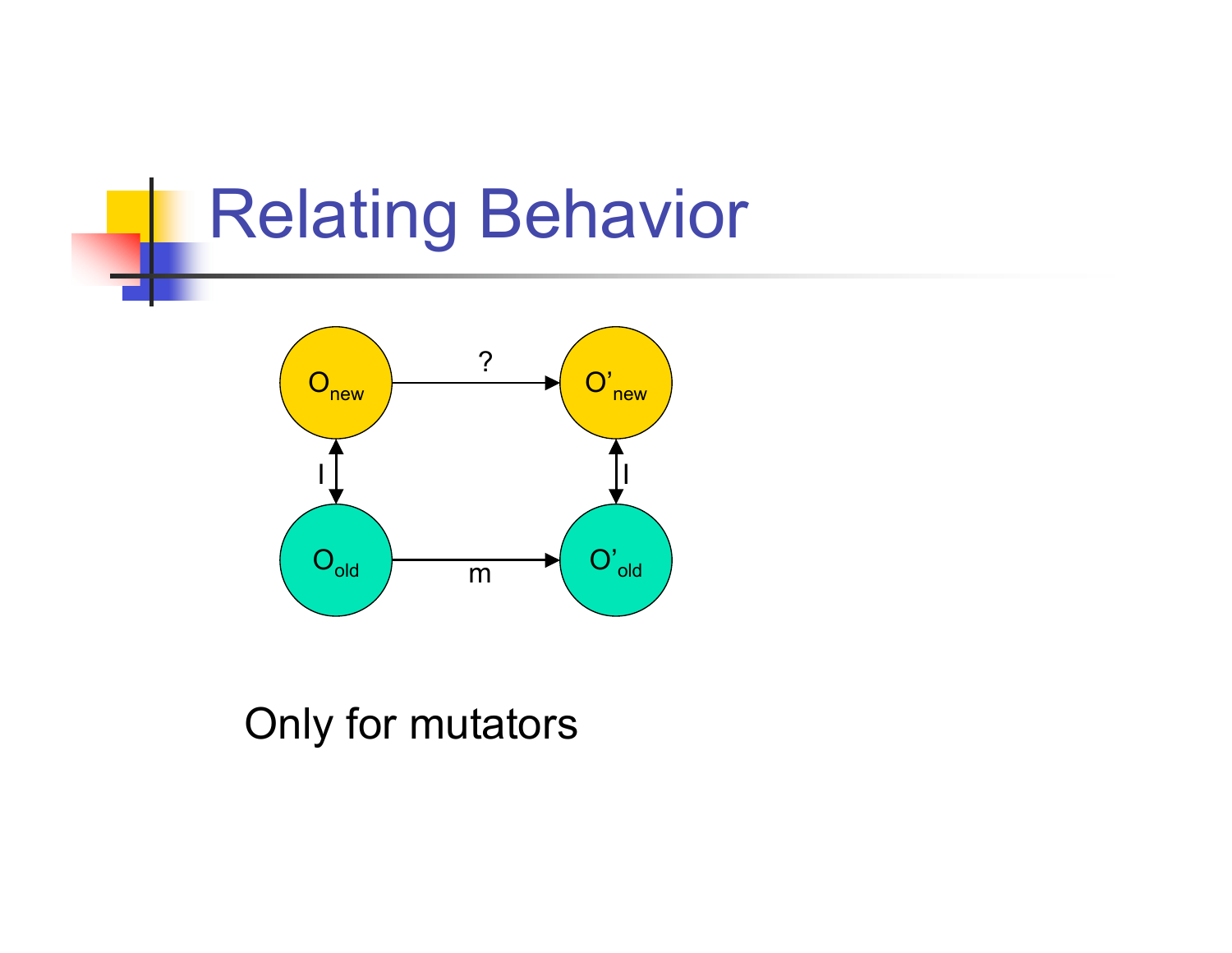## Relating Behavior



#### Shadow methods relate behavior Told.m ◊ Tnew.\$m Tnew.p  $\Diamond$ Told.\$p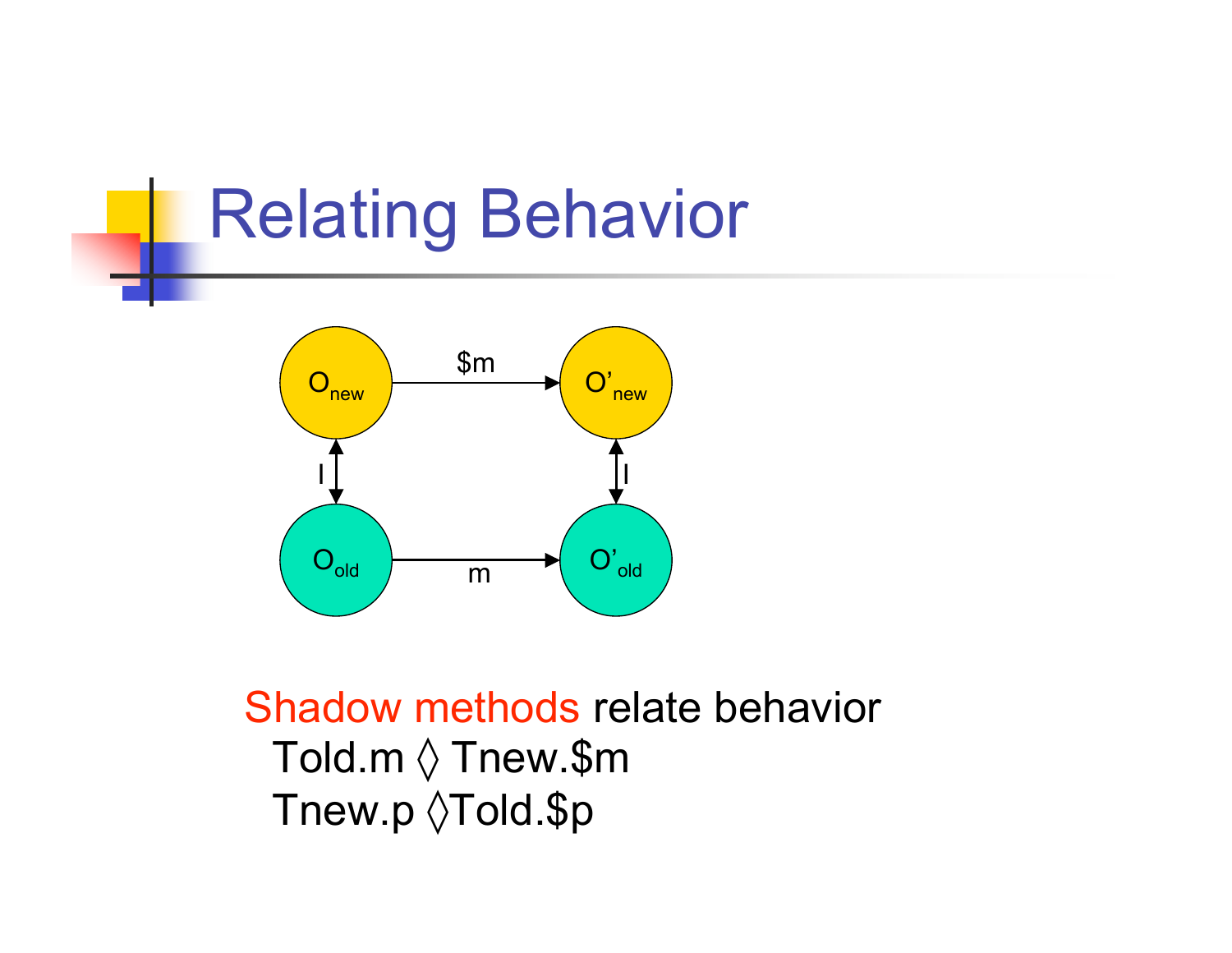#### Shadow Method Specification

void ColorSet.\$insertFlavor(x, f) Effects: no  $\langle x, c \rangle$  in this<sub>pre</sub>  $\Rightarrow$ this<sub>post</sub> = this<sub>pre</sub> U {<x,blue>}

<sup>ν</sup> Also ColorSet.\$delete, FlavorSet.\$insertColor, FlavorSet.\$delete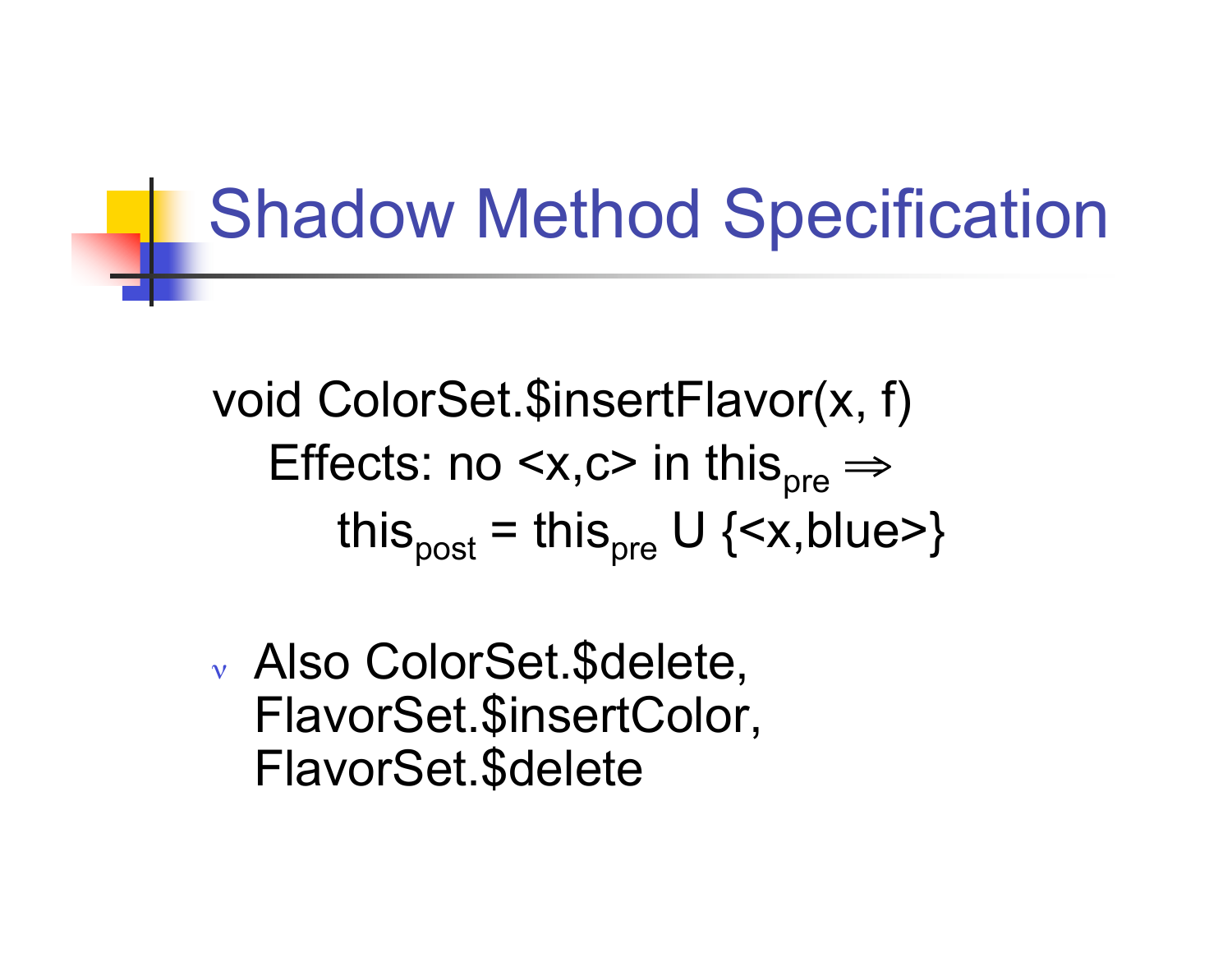## The Compound Type

- $v$  I, MF, and the shadow methods define a compound type T<sub>old&new</sub>
	- $\vee$  All the methods, with extended specs for mutators
- <sup>ν</sup> We would like:
	- $v \cdot T_{oldRnew}$  is a subtype of  $T_{old}$ ,  $T_{new}$
- <sup>ν</sup> When this doesn't work:
	- <sup>ν</sup> Weaken invariant I
	- <sup>ν</sup> Upgrade scheduling
	- <sup>ν</sup> Disallow methods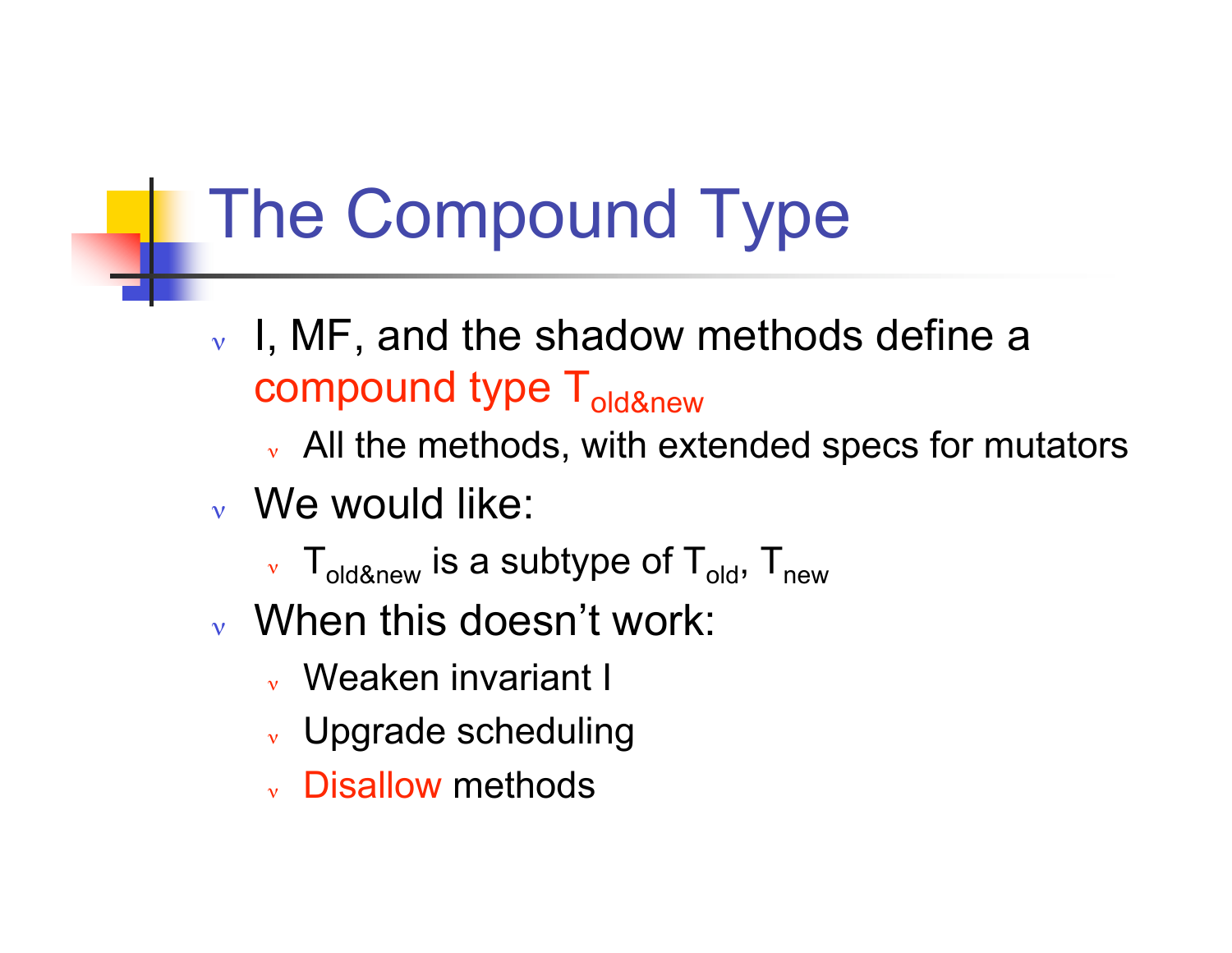# **Inplementation Models**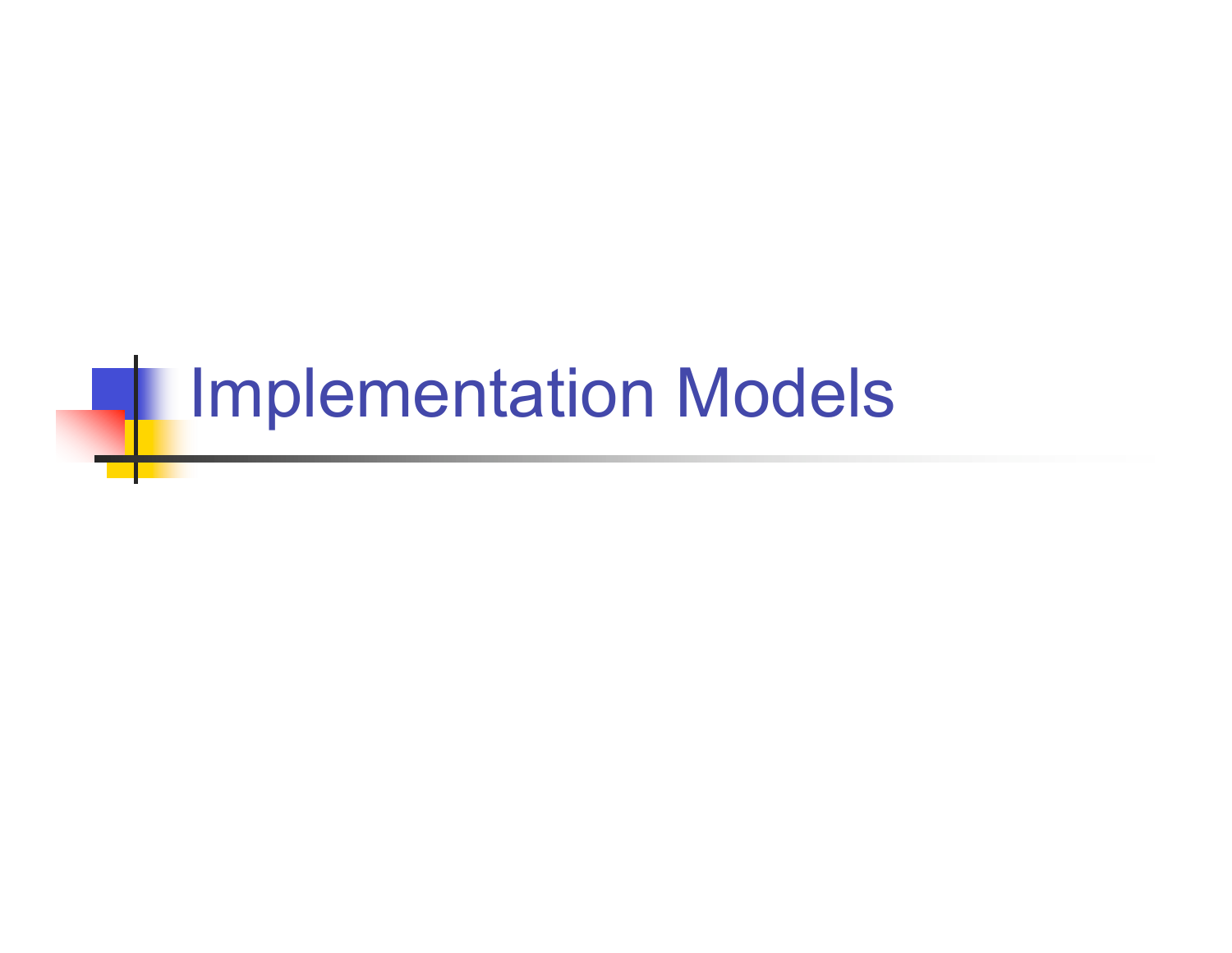#### Direct Model

<sup>ν</sup> SO handles calls only to its own version <sup>ν</sup> And delegates down the chain

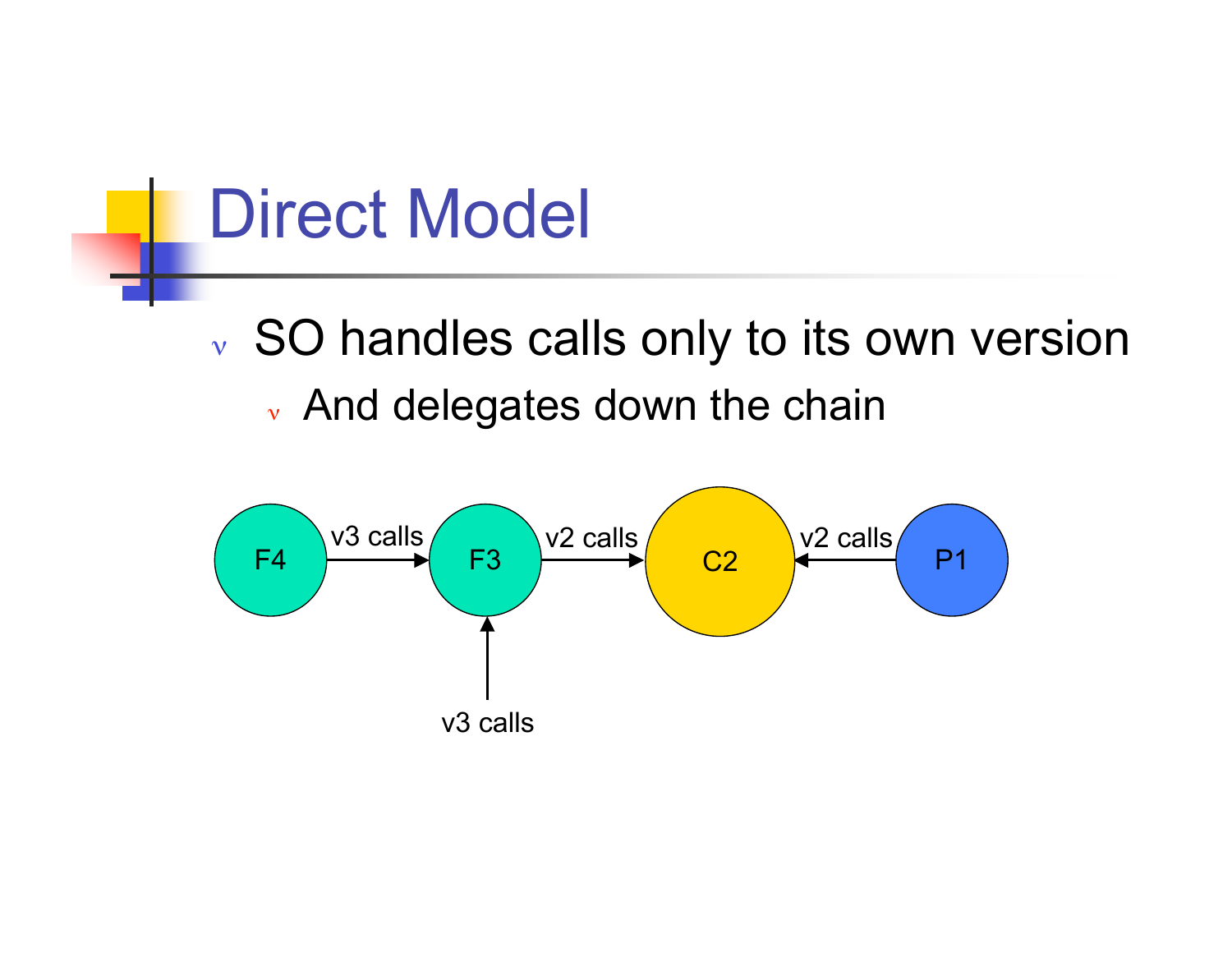## Problems with Direct Model

- <sup>ν</sup> Poor expressive power
	- <sup>ν</sup> E.g., FlavorSet SO doesn't know about C.insertColor call
- <sup>ν</sup> Synchronization

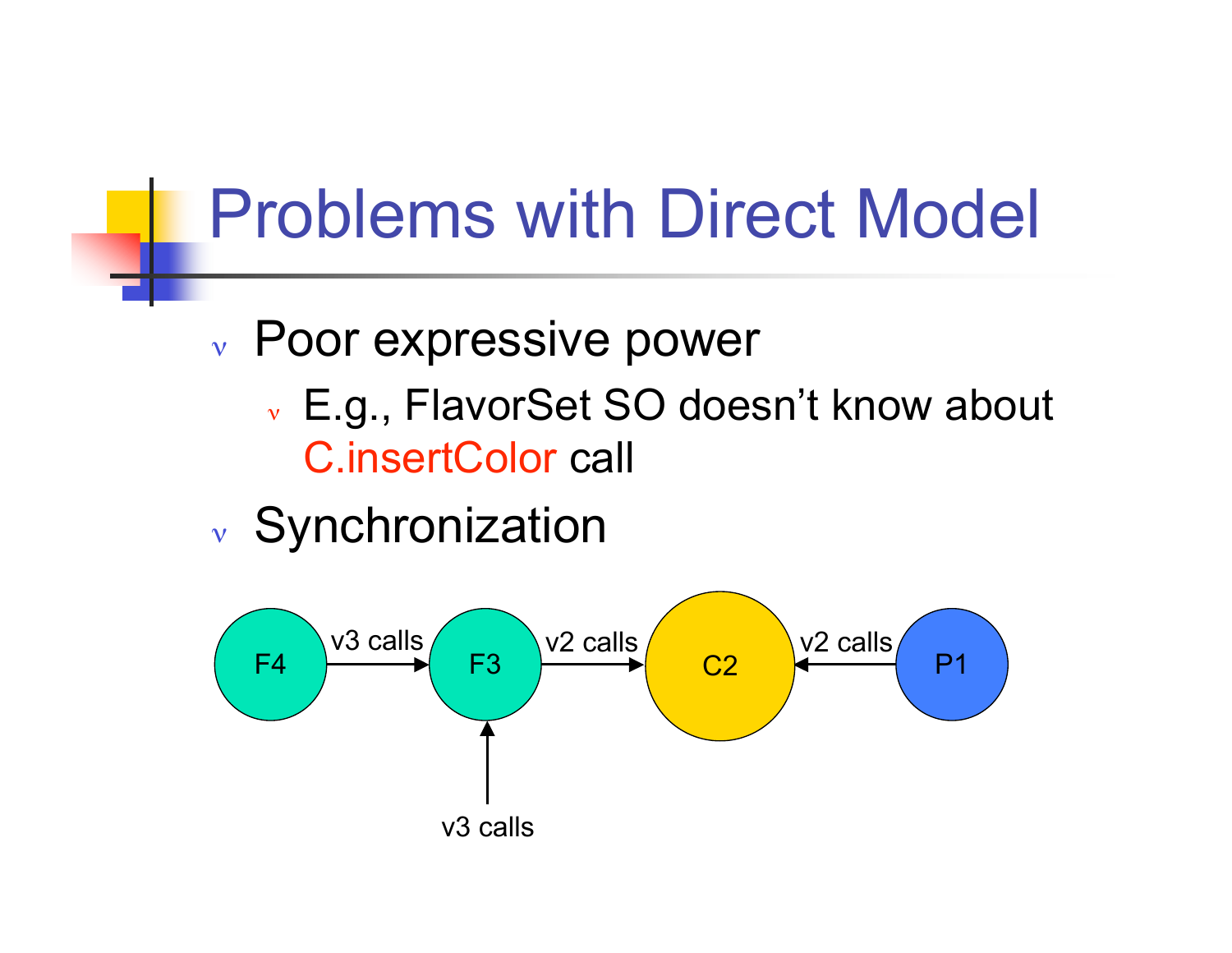#### Interceptor Model

#### <sup>ν</sup> Newest SO gets all calls <sup>ν</sup> And delegates down the chain

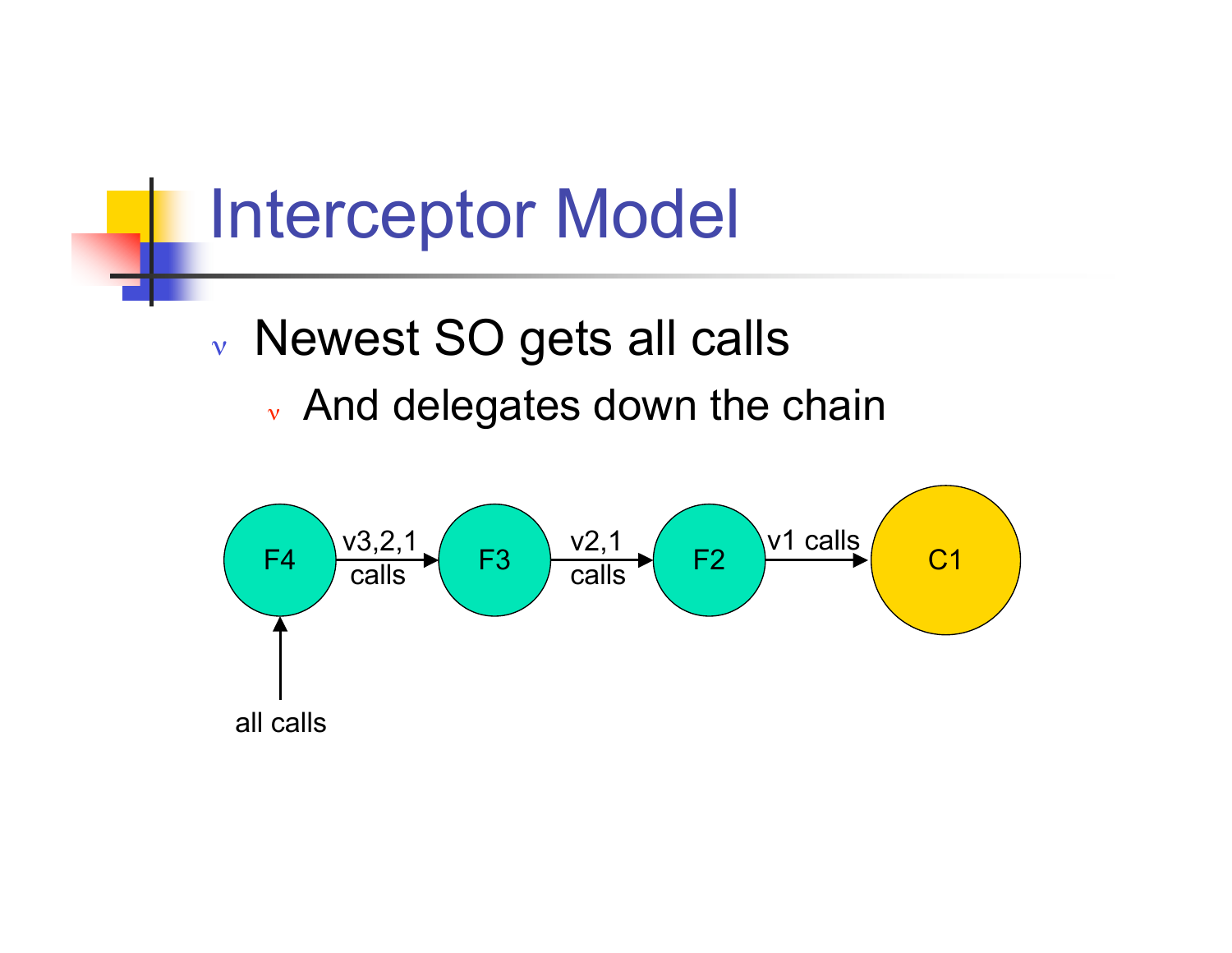#### Interceptor Model

#### <sup>ν</sup> After first (incompatible) upgrade is installed

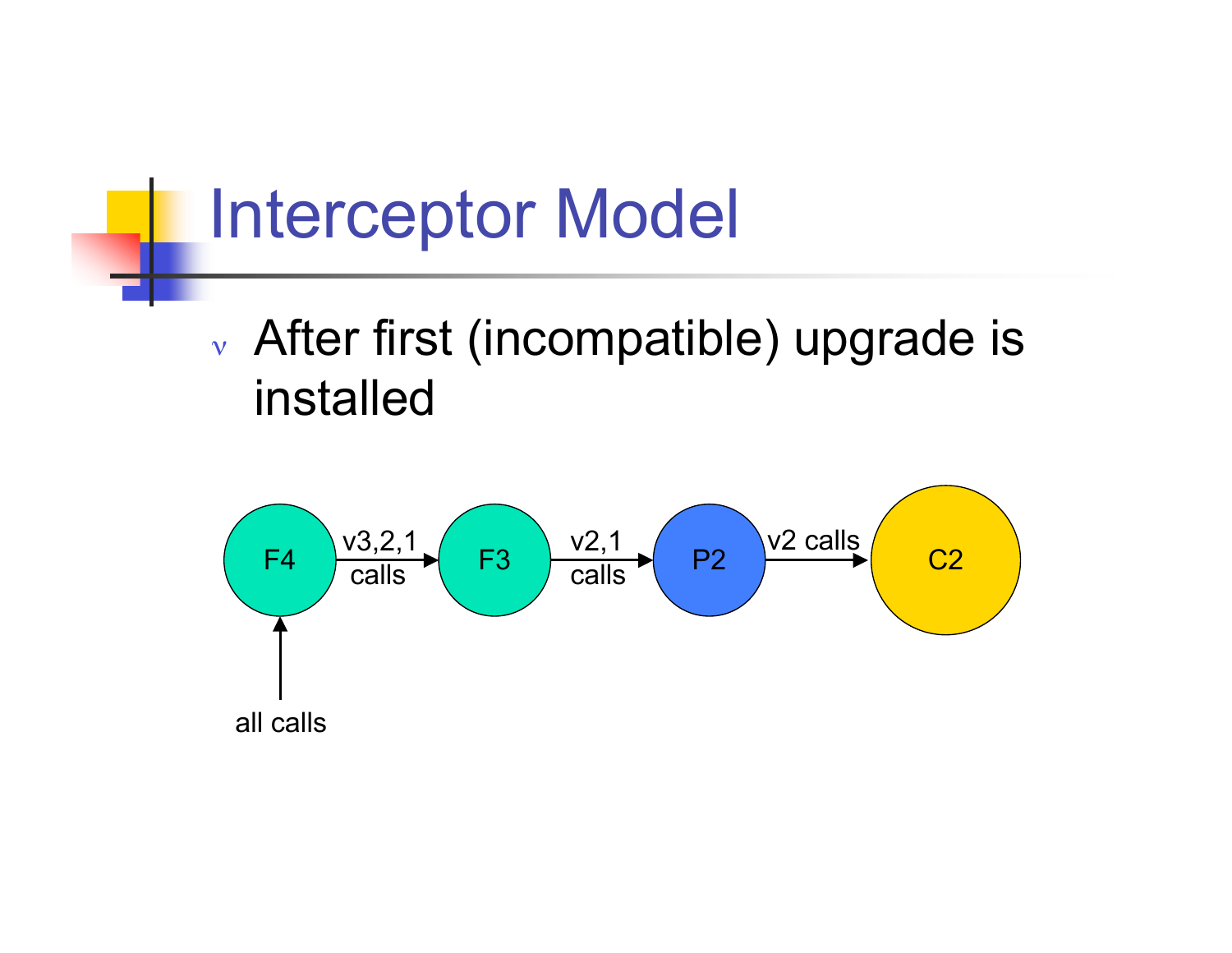#### Interceptor Model

#### <sup>ν</sup> After second (possibly compatible) upgrade is installed

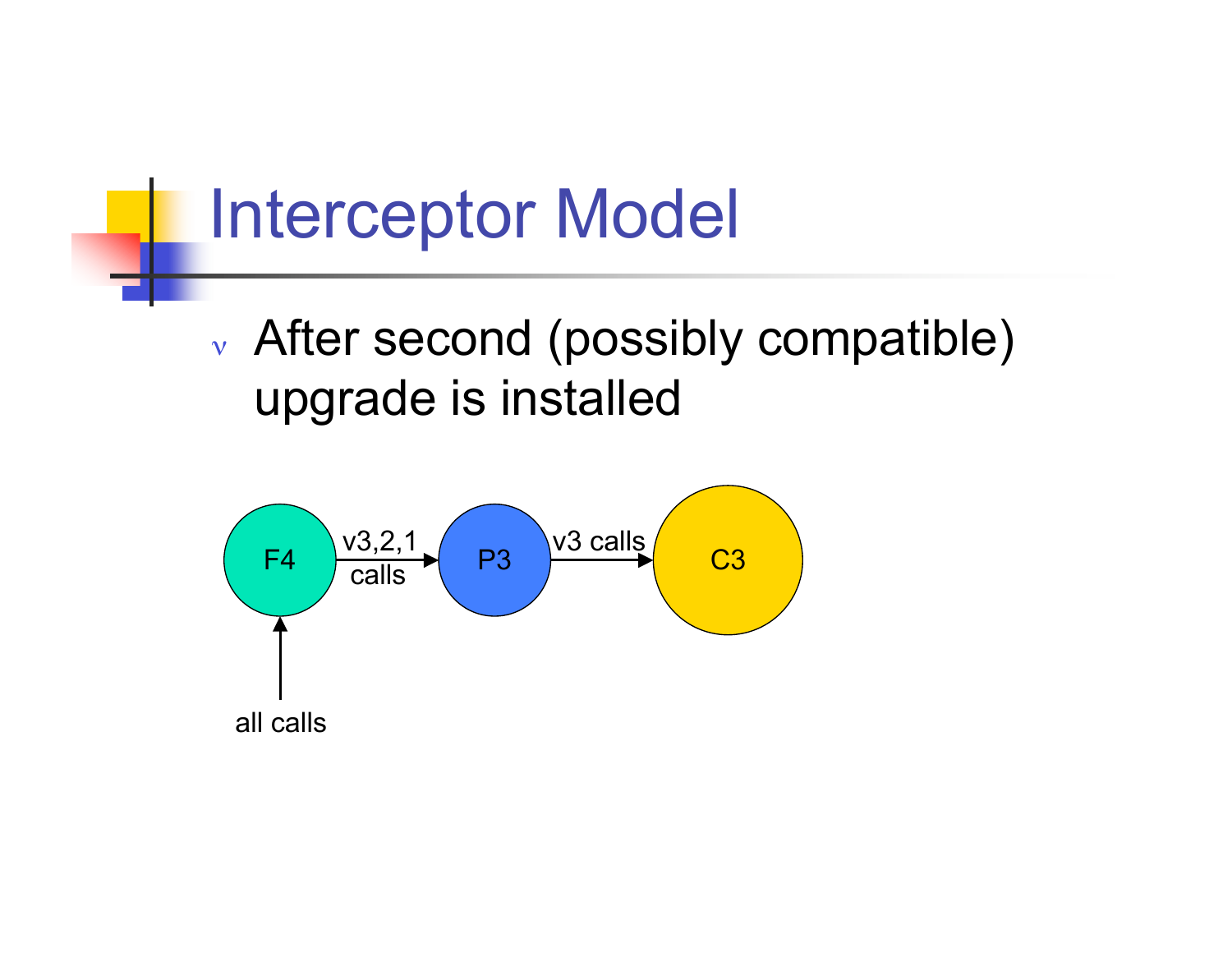#### Interceptor Model Evaluation

- <sup>ν</sup> Excellent expressive power
- <sup>ν</sup> Future and past SO must do more
	- <sup>ν</sup> Can reuse code and delegate

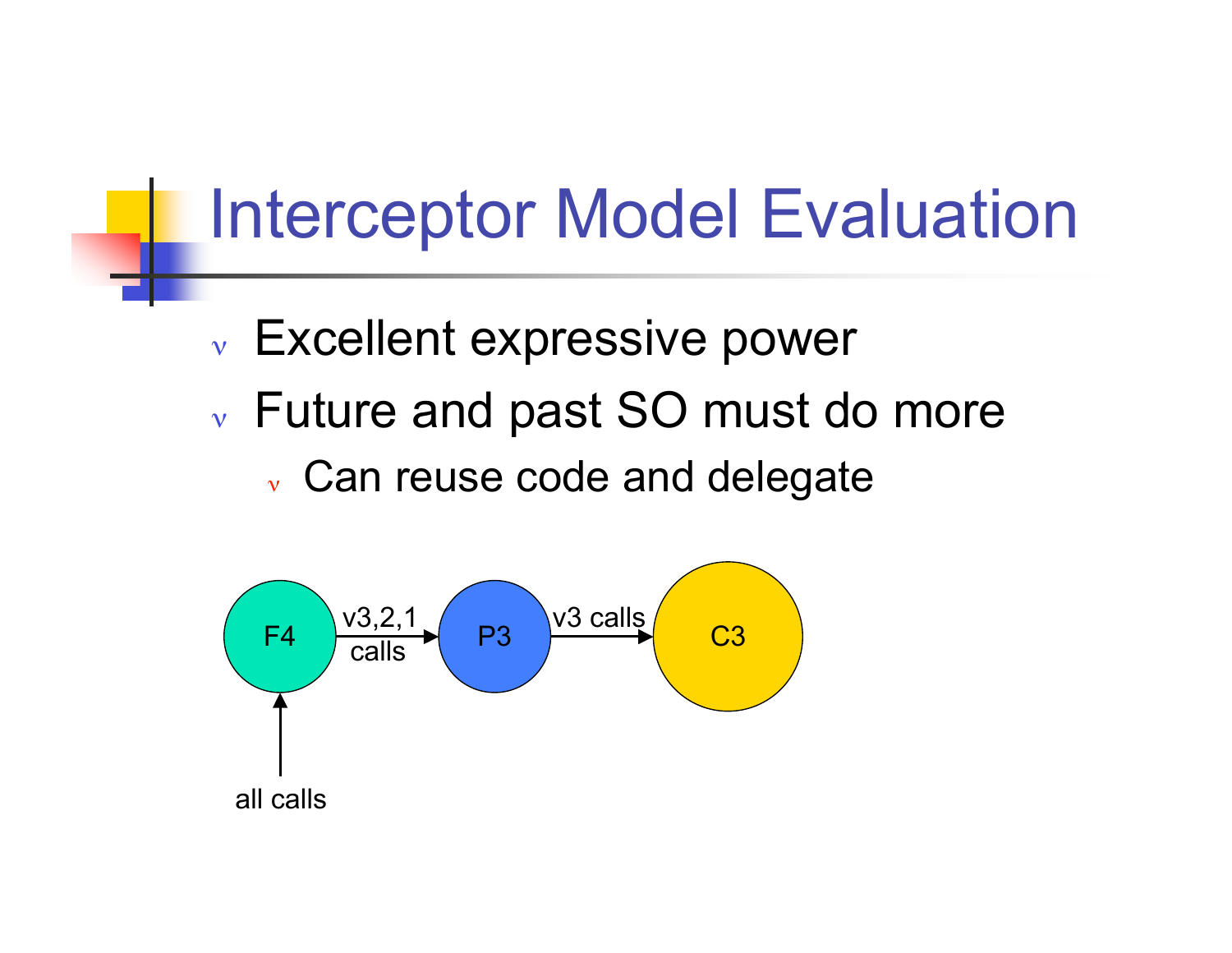Prototype Implementation: Upstart

- <sup>ν</sup> C++ and Sun RPC
- <sup>ν</sup> Intercepts socket(), read(), write()
- <sup>ν</sup> Imposes minimal overhead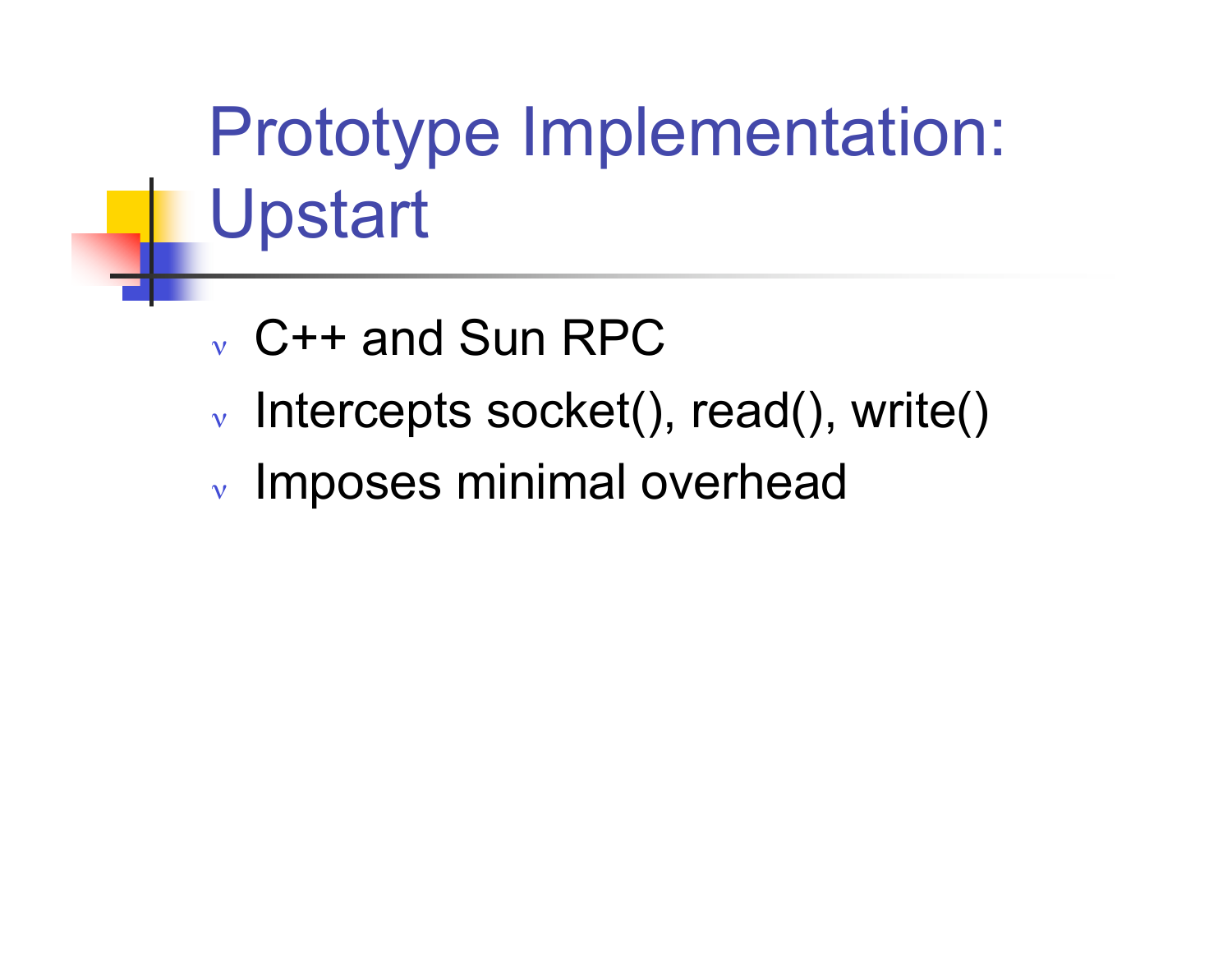# **Summary**

- $\vee$  Upstart is the first complete approach <sup>ν</sup> Allows mixed mode operation
- <sup>ν</sup> The first definition of what must be specified for incompatible upgrades
- <sup>ν</sup> A powerful and useful implementation model
- <sup>ν</sup> A prototype implementation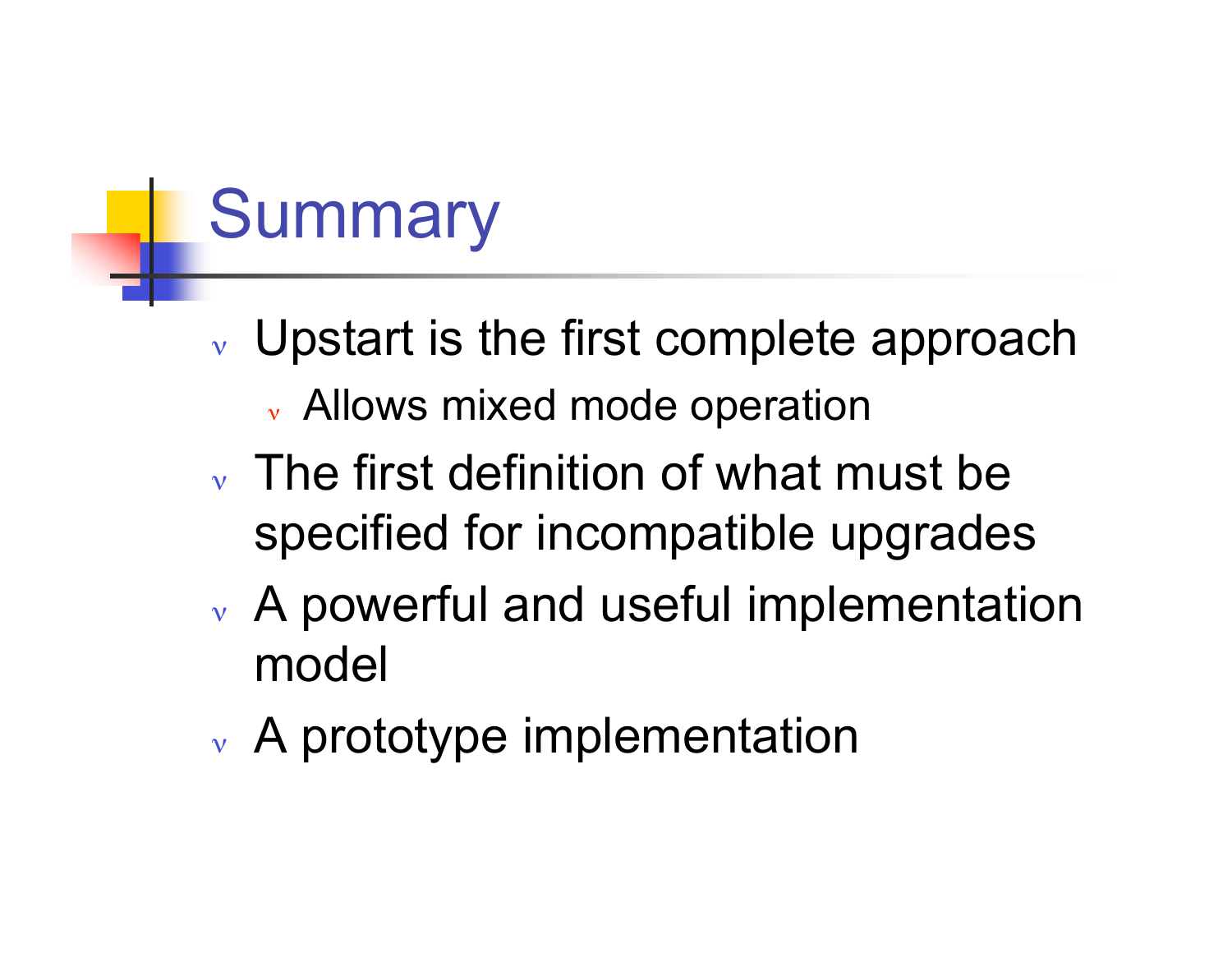Software Upgrades for Distributed Systems

Sameer Ajmani

Google Barbara Liskov **MIT** Liuba Shrira Brandeis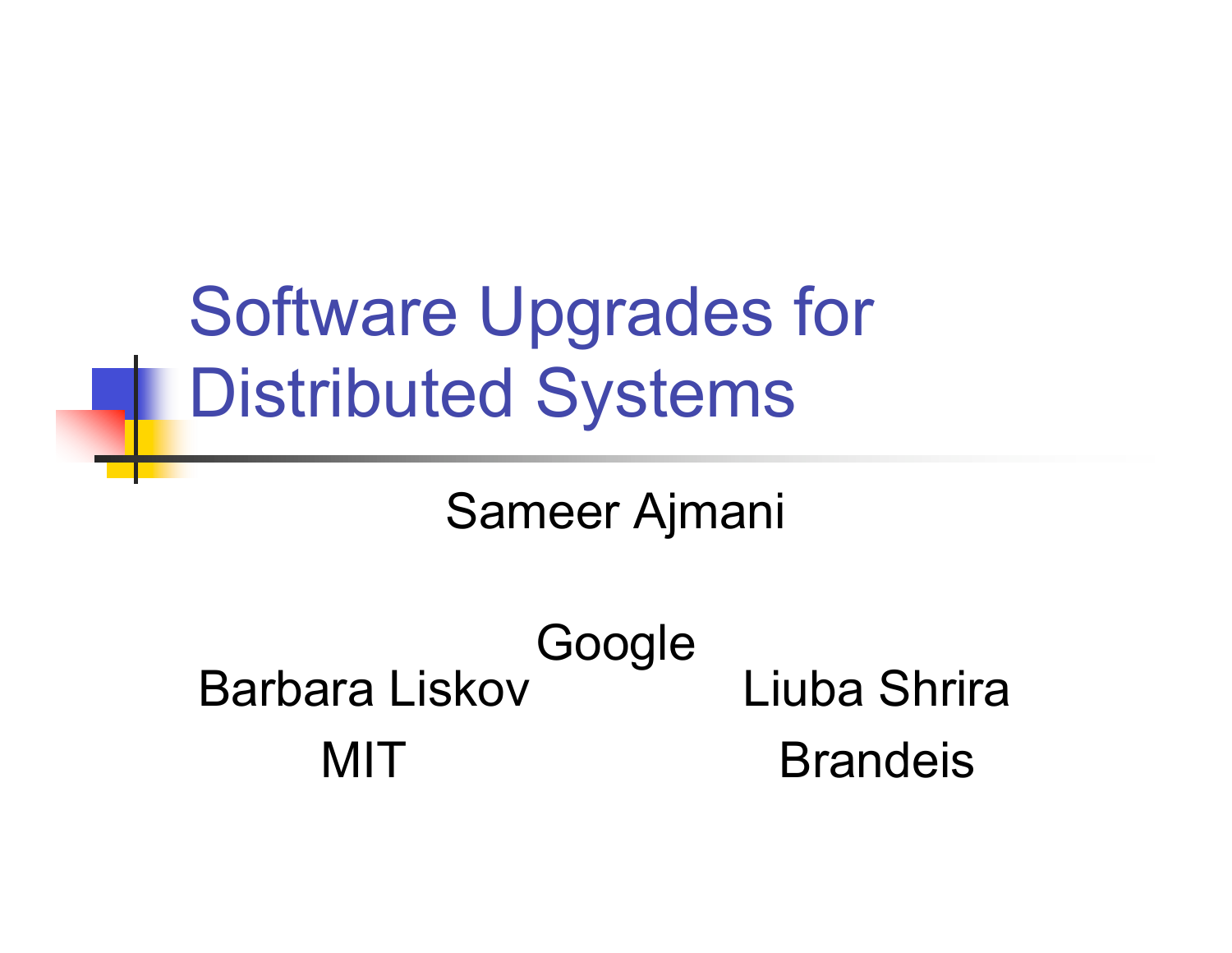# **Disallowing**

- <sup>ν</sup> Constraint: never disallow methods of the current object
- $v$  Future SO may disallow  $T_{new}$  methods
- $\vee$  Past SO may disallow T<sub>old</sub> methods
- <sup>ν</sup> In either case, disallow
	- <sup>ν</sup> Mutators whose shadows are problem
	- <sup>ν</sup> Observers that expose problems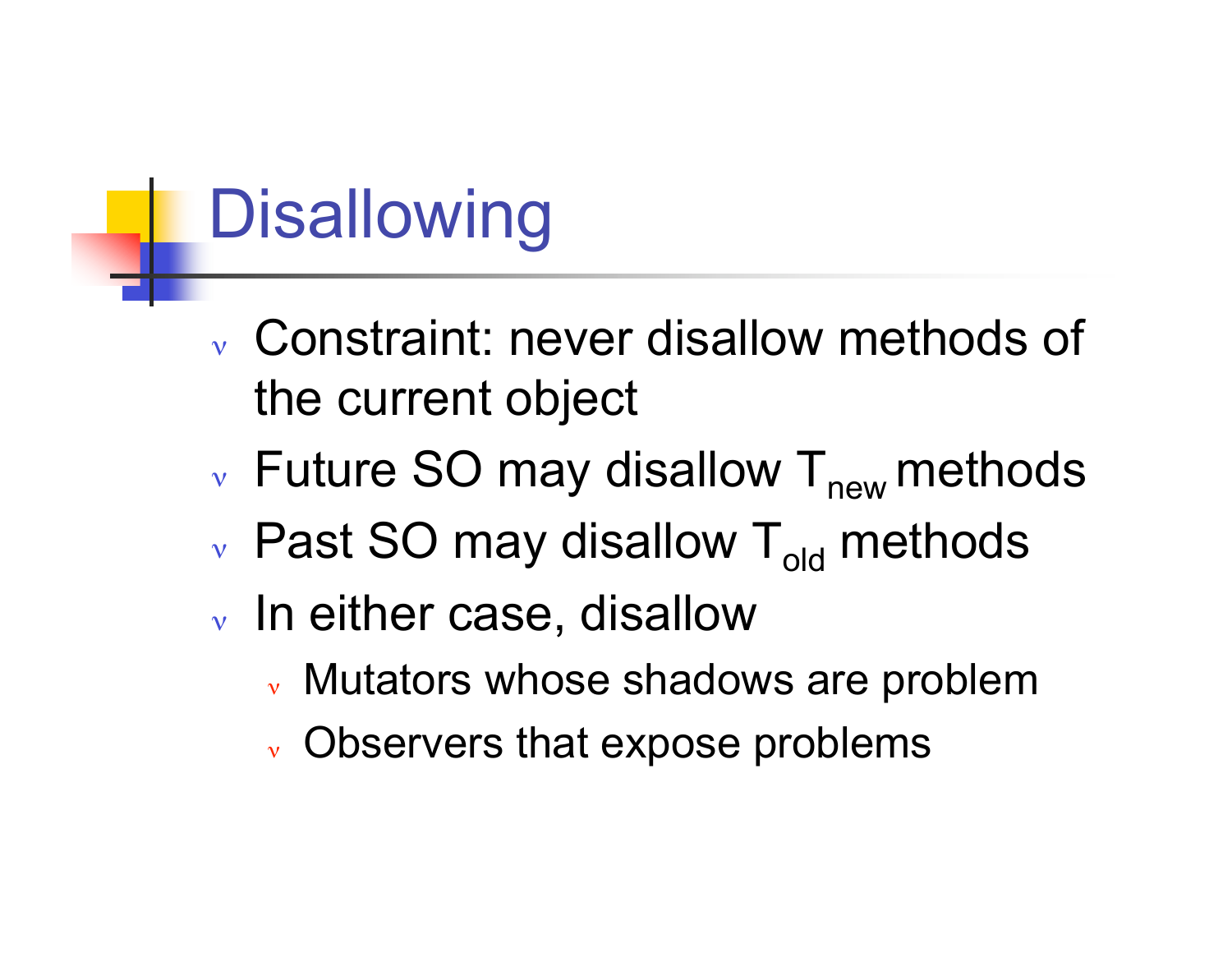Some shadows cannot be implemented via delegation

- Disallow methods that have unimplementable shadows
- <sup>ν</sup> Add shadow method to delegate via dynamic updating
	- $\vee$  Allowed iff T + shadow is a subtype of T
	- <sup>ν</sup> E.g., can't add delete() to GrowSet
- <sup>ν</sup> Implement shadow method in interceptor
	- Impacts transform function
	- <sup>ν</sup> Won't work for past SOs because of retirement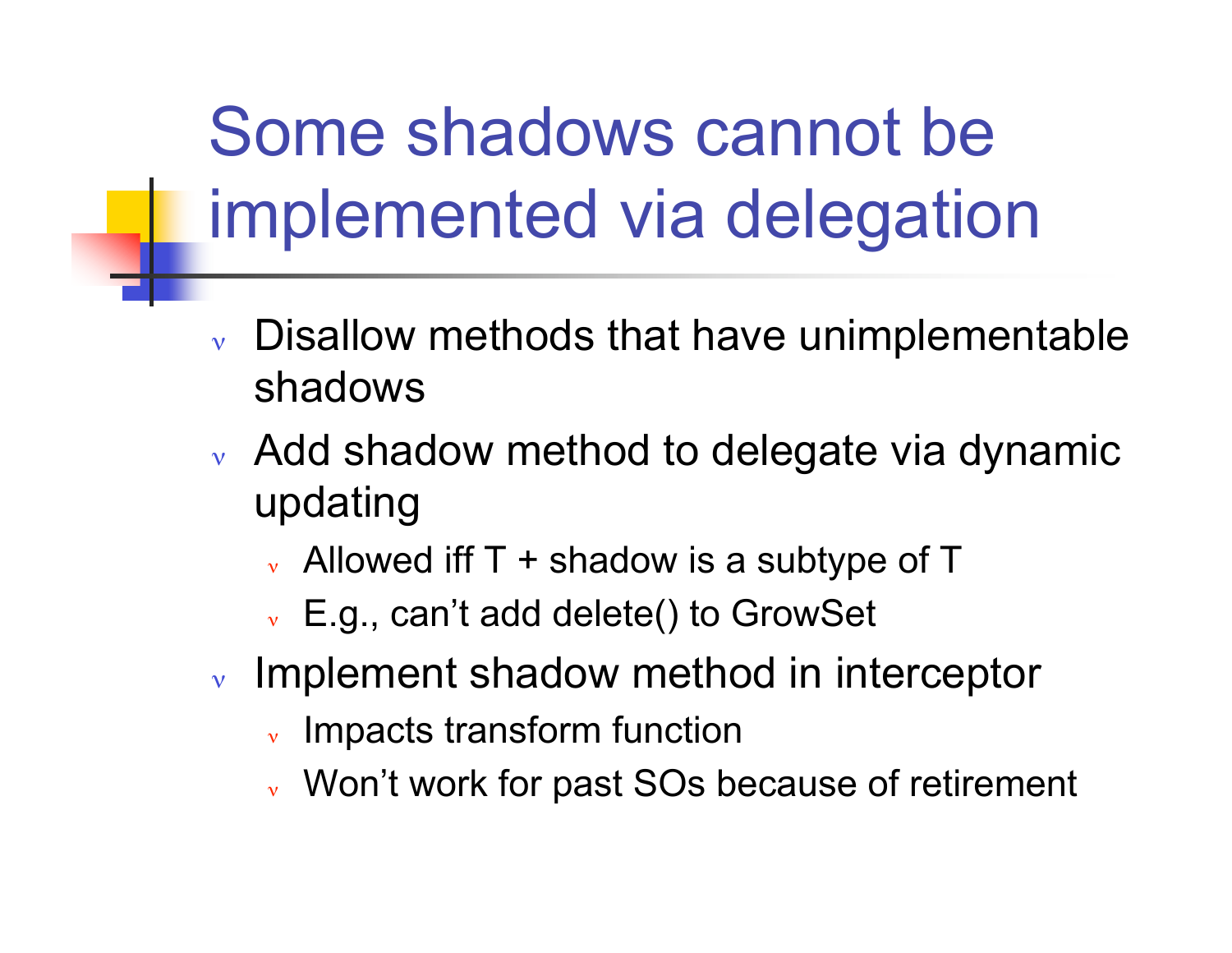## What does Google do?

- <sup>ν</sup> Extensible protocols
	- <sup>ν</sup> Assume defaults for missing fields
	- <sup>ν</sup> Ignore unexpected fields
- <sup>ν</sup> Round-robin upgrades among replicas
- <sup>ν</sup> Datacenter-by-datacenter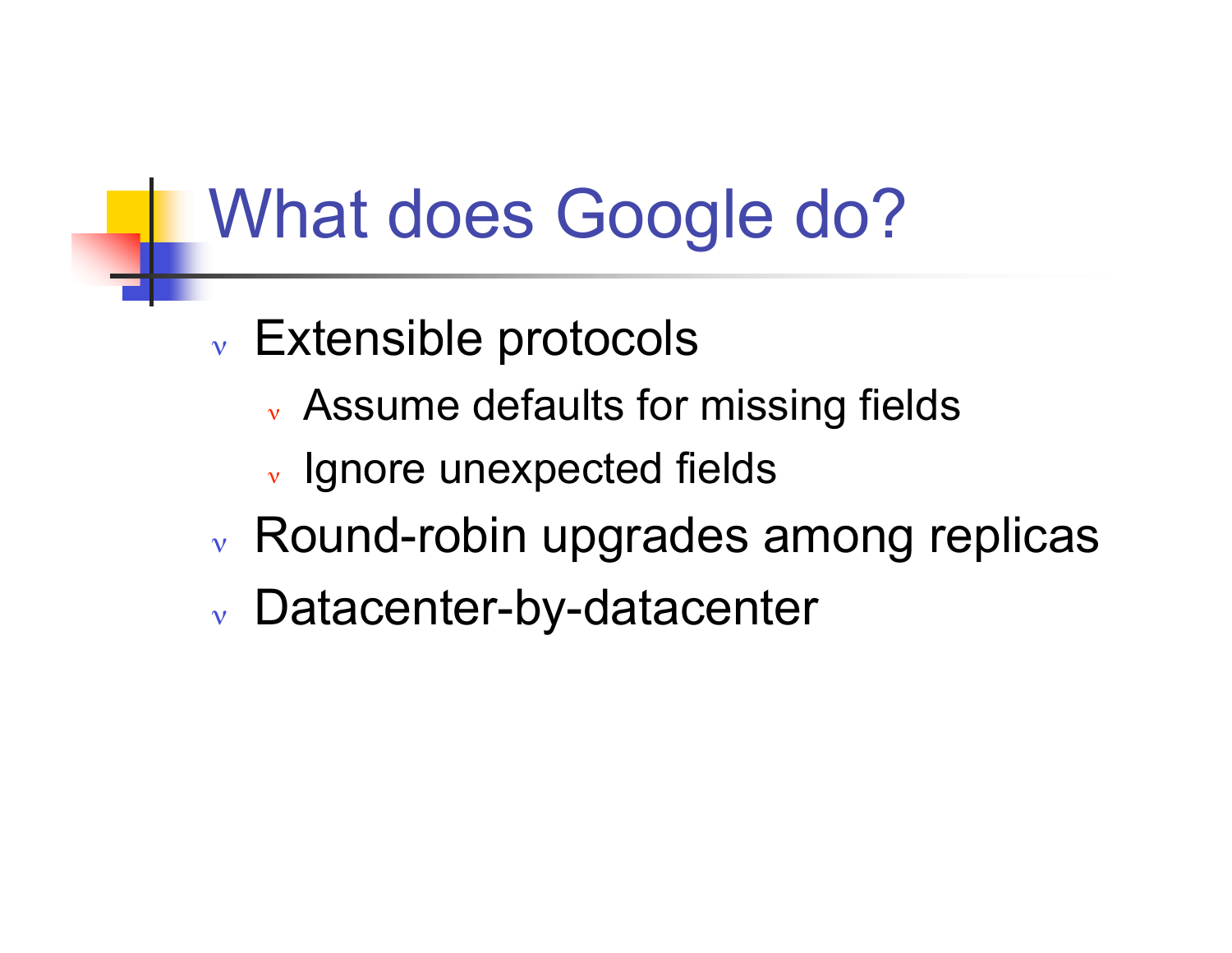## END OF SLIDES

<sup>ν</sup> The remaining slides are leftover from previous talks and may contain stale information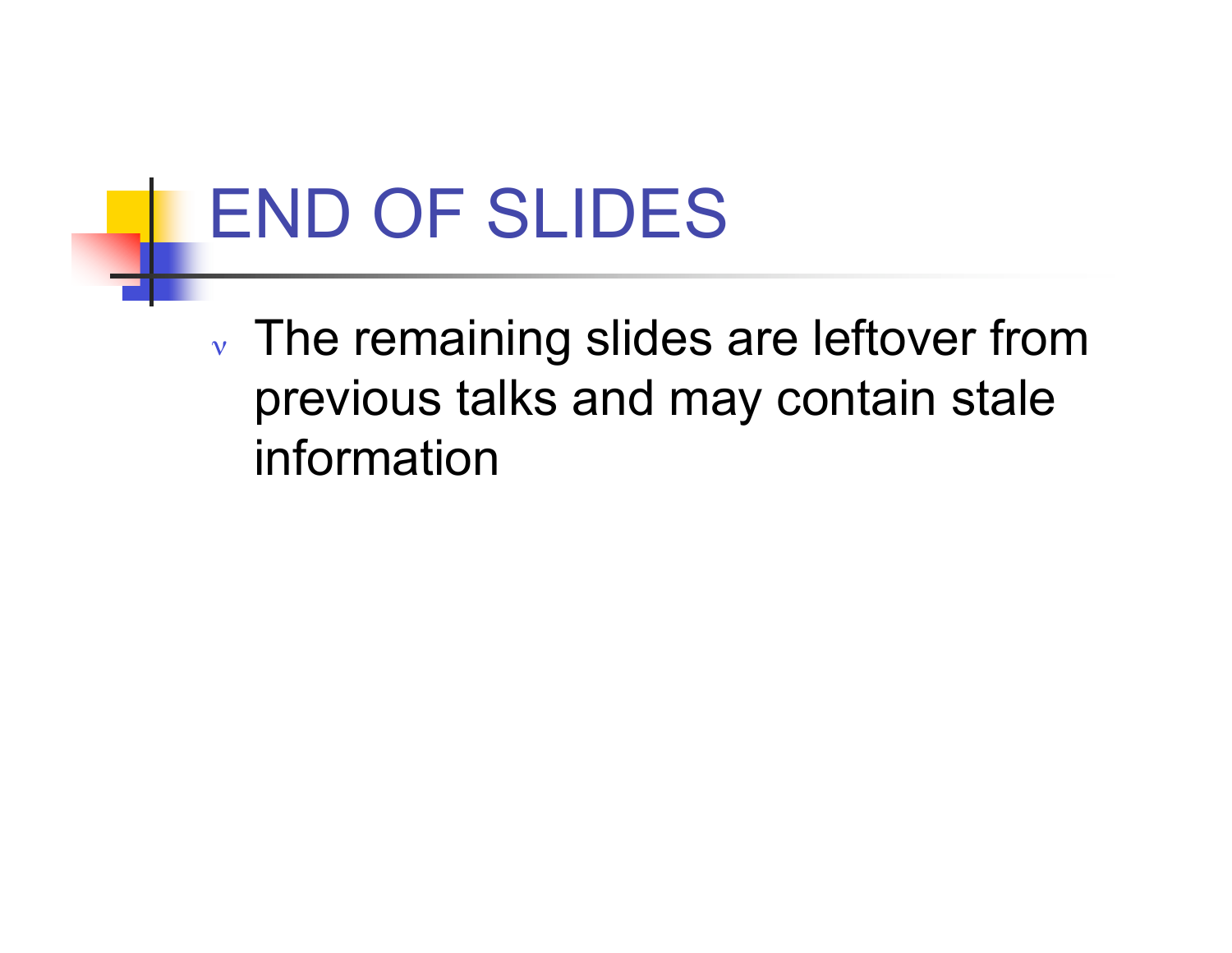#### Code Execution

#### <sup>ν</sup> Call contains version number

<sup>ν</sup> Called node dispatches

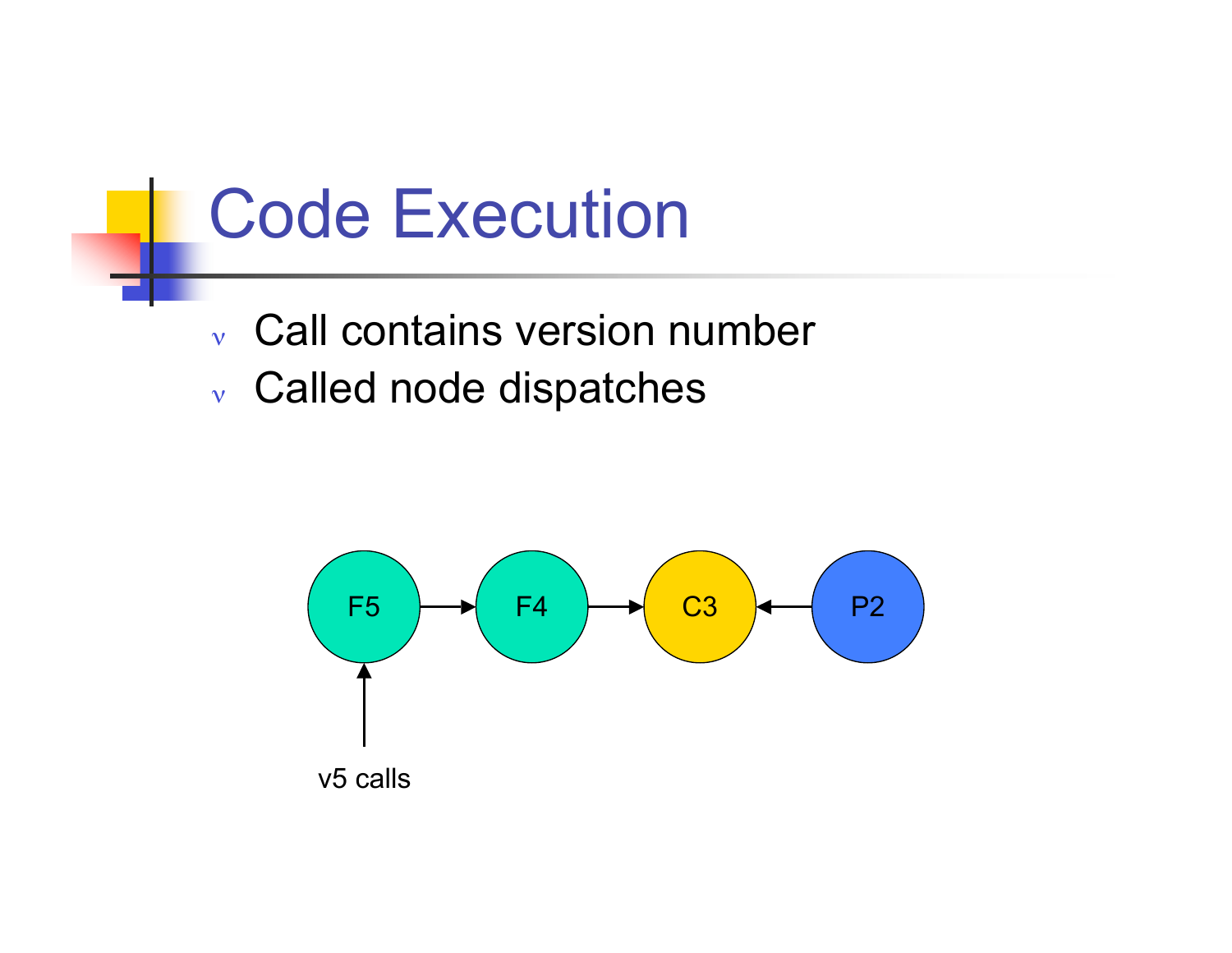# Upstart

- <sup>ν</sup> A system that supports upgrades
- <sup>ν</sup> And a methodology
- <sup>ν</sup> Joint work with
	- <sup>ν</sup> Barbara Liskov
	- <sup>ν</sup> Liuba Shrira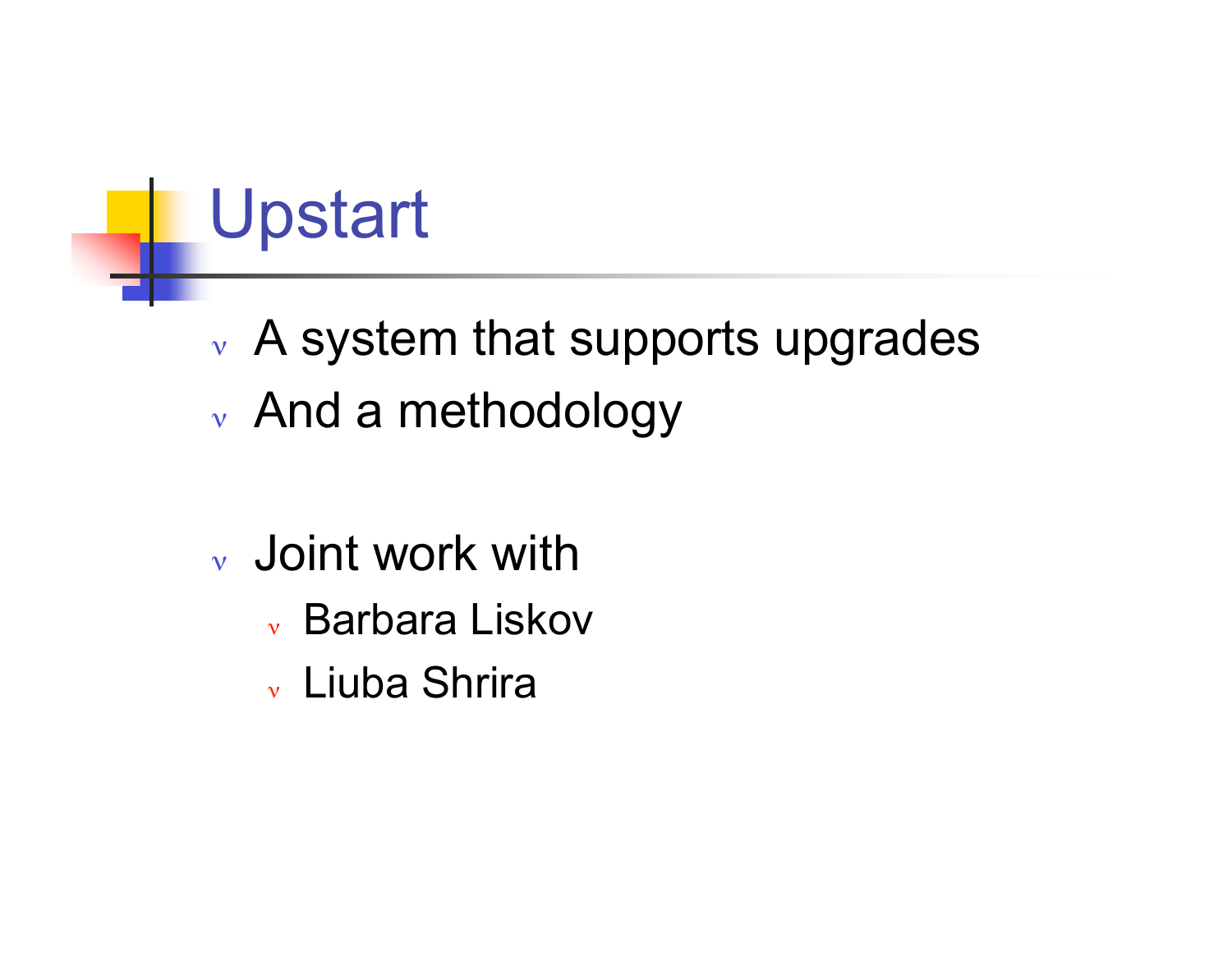#### Class Upgrade

- $v$  New and old classes  $C_{new}$ ,  $C_{old}$  $_{v}$  Implement  $T_{new}$ ,  $T_{old}$
- <sup>ν</sup> Scheduling function SF
- <sup>ν</sup> Transform function TF
- $v$  Simulation classes  $S_{new}$ ,  $S_{old}$
- <sup>ν</sup> Might be incompatible  $v \mathsf{T}_{\text{new}}$  is not a subtype of  $\mathsf{T}_{\text{old}}$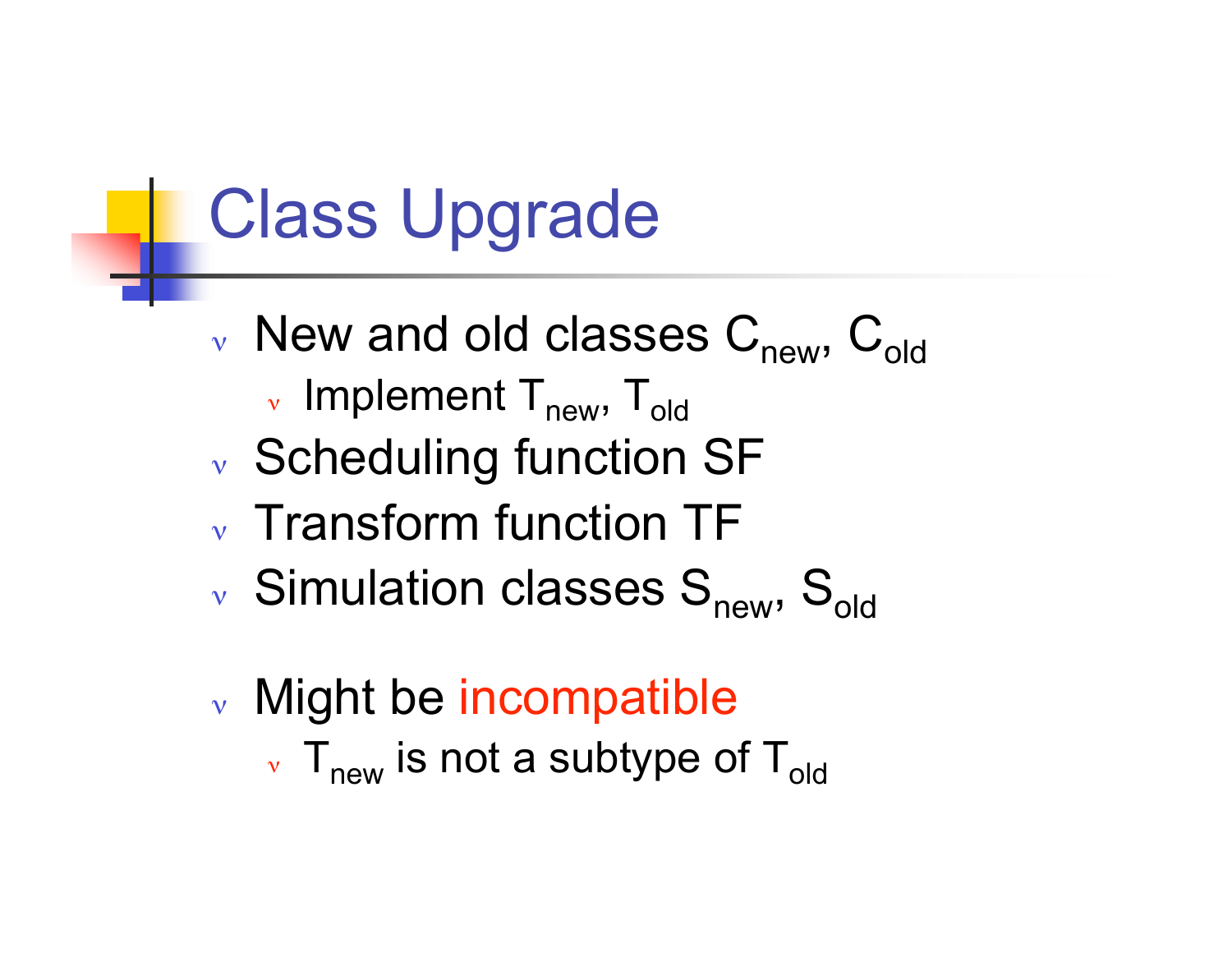### Class Upgrade

- $\vee$  Replaces an old class,  $C_{old}$  with a new one,  $C_{new}$
- $\vee$  Every node running old class will switch to new class eventually
- <sup>ν</sup> Upgrade is a set of class upgrades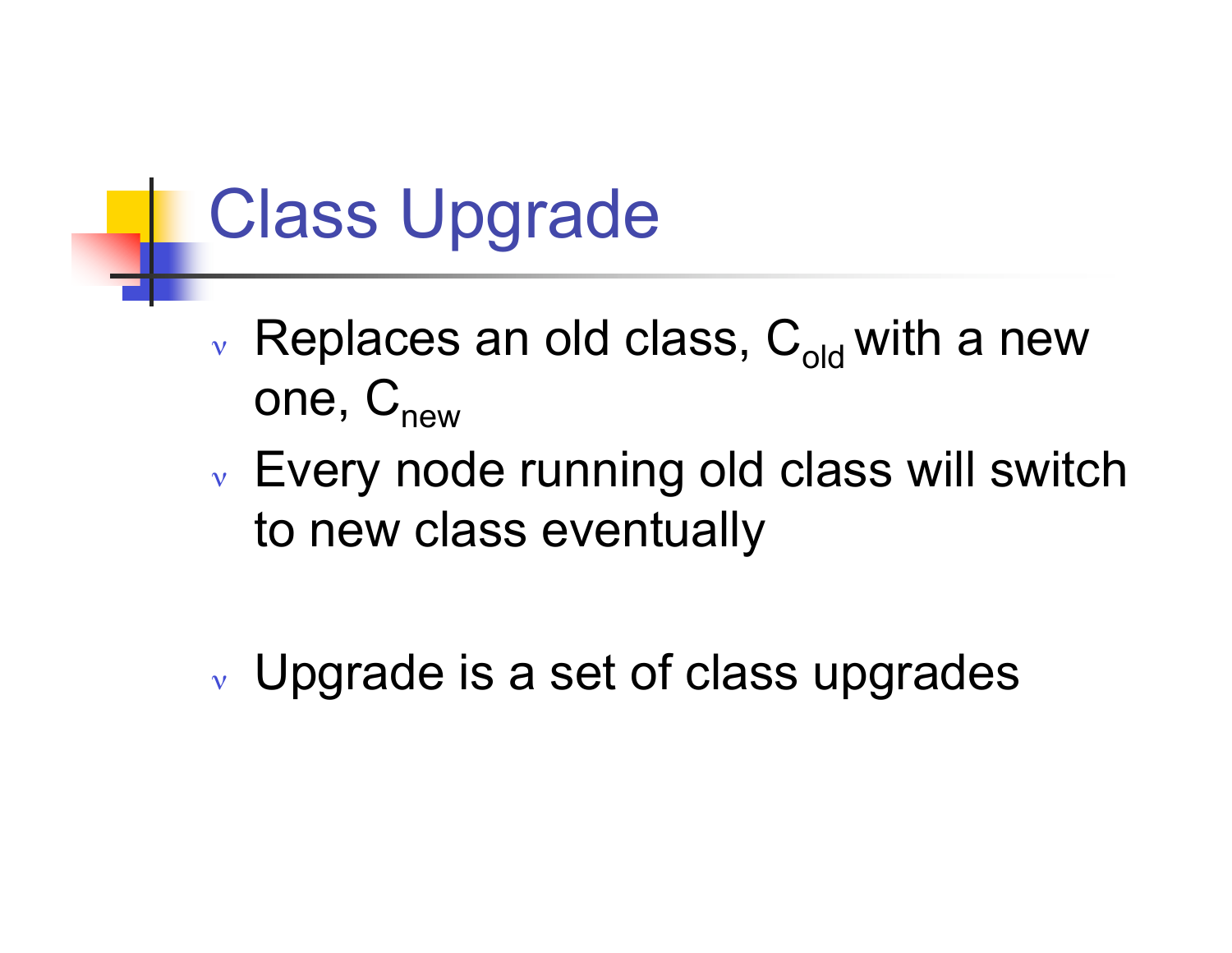

- Upgrader enters new upgrade at UDB
- Defines a new version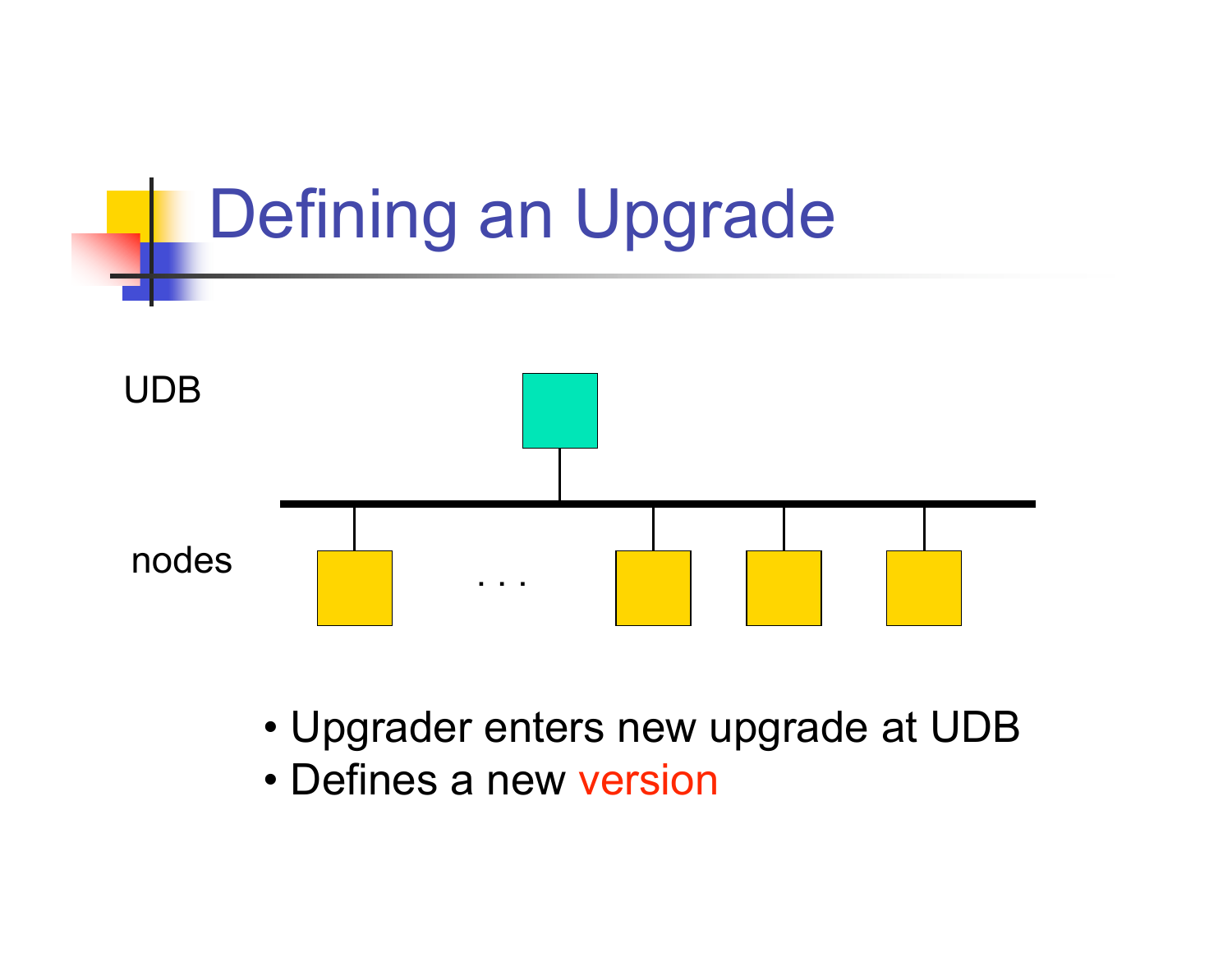

- Nodes query the UDB periodically
- Version numbers flow on all messages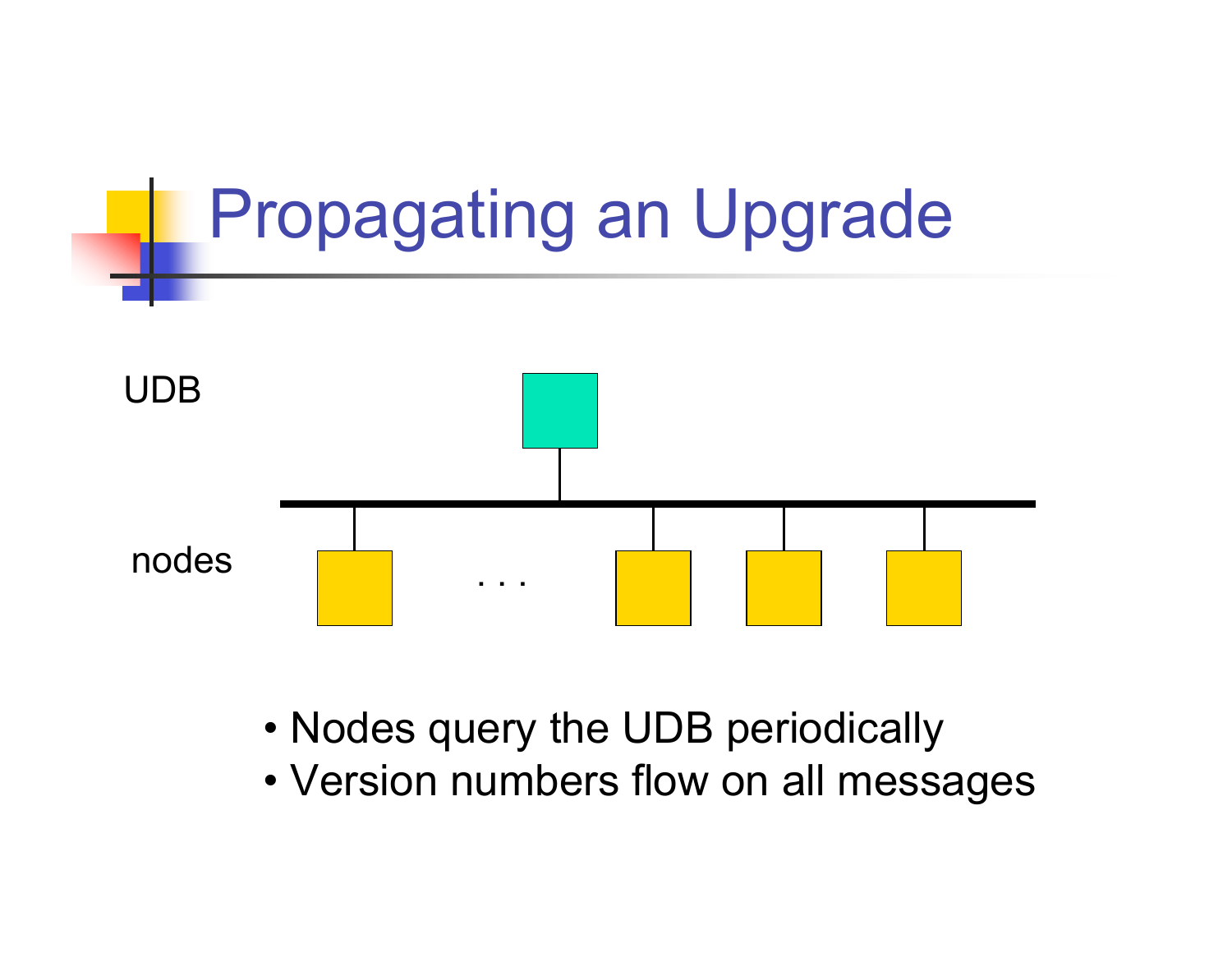## Executing an Upgrade

- $\vee$  If upgrade affects the node
	- <sup>ν</sup> Runs the SF
		- <sup>ν</sup> And simulates the future
	- <sup>ν</sup> Shuts down, restarts, runs TF
	- <sup>ν</sup> Starts up "normally"
		- <sup>ν</sup> And simulates the past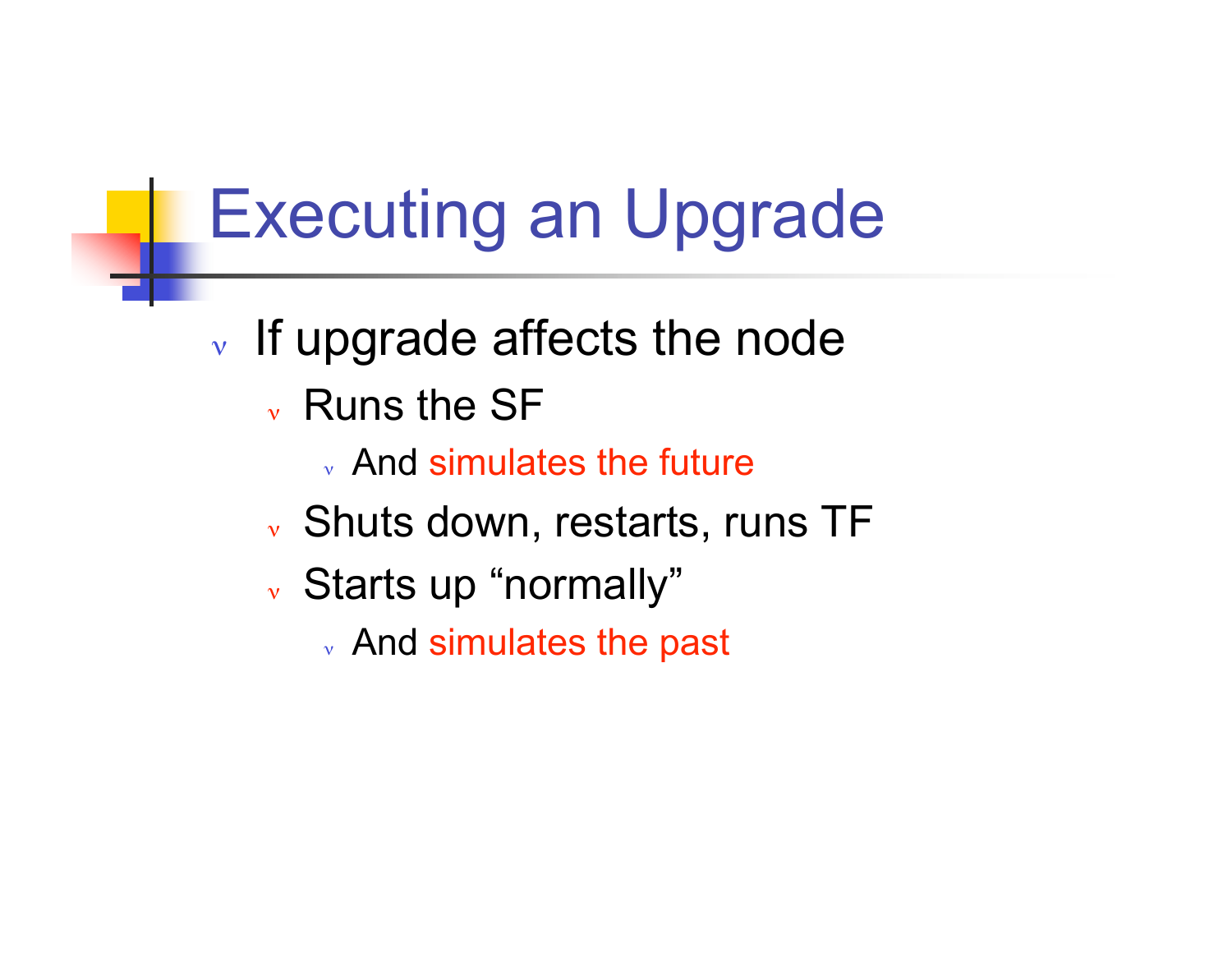## Disallowing Example

- <sup>ν</sup> GrowSet ◊ IntSet
- <sup>ν</sup> For the future SO:
	- <sup>ν</sup> Disallow IntSet.delete
- <sup>ν</sup> For the past SO:
	- <sup>ν</sup> Disallow GrowSet.isIn
- $v \tT_{old\&new}$  becomes  $< T_{future}$ ,  $T_{past}$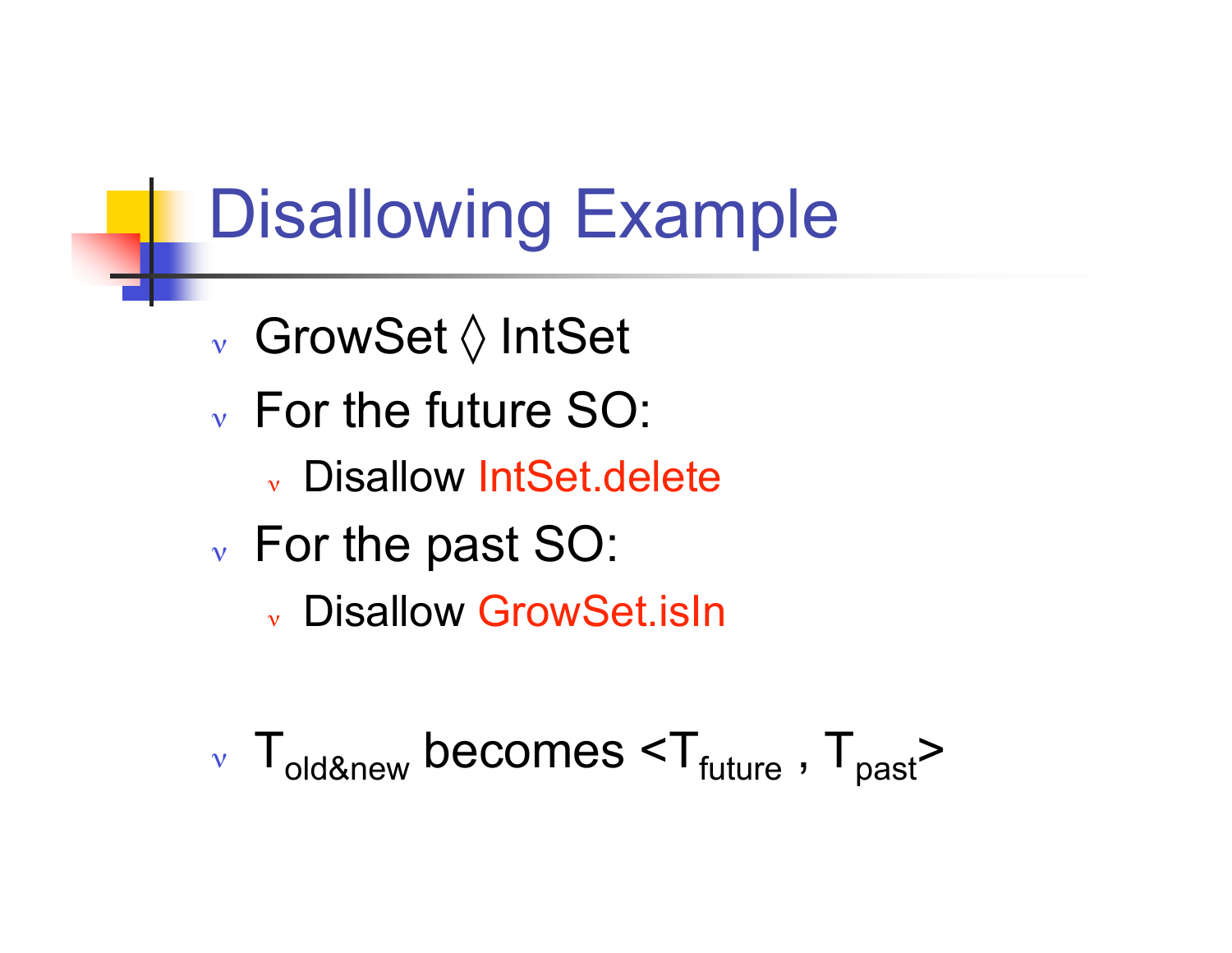## What Disallowing Provides

- $\vee$  T<sub>future</sub> is a subtype of T<sub>old</sub>
- $_{v}$  And it implements  $T_{\text{new}}$
- $\rm v$  T<sub>past</sub> is a subtype of T<sub>new</sub>
- $_{\rm v}$  And it implements T<sub>old</sub>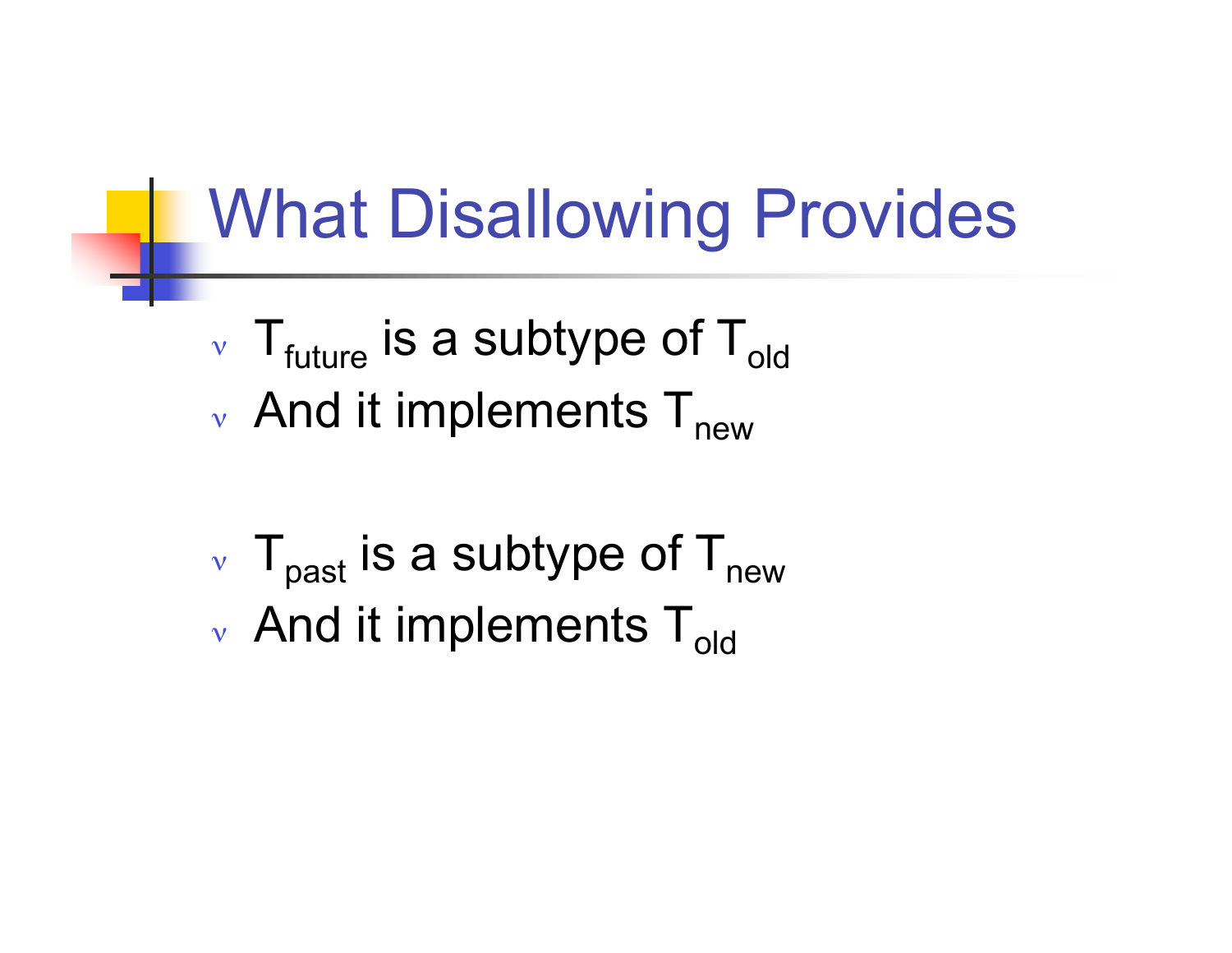## Transform Functions

- <sup>ν</sup> Implement the identity map
- <sup>ν</sup> May need to use future SO, create past SO
- <sup>ν</sup> Must be restartable
- <sup>ν</sup> Cannot make remote calls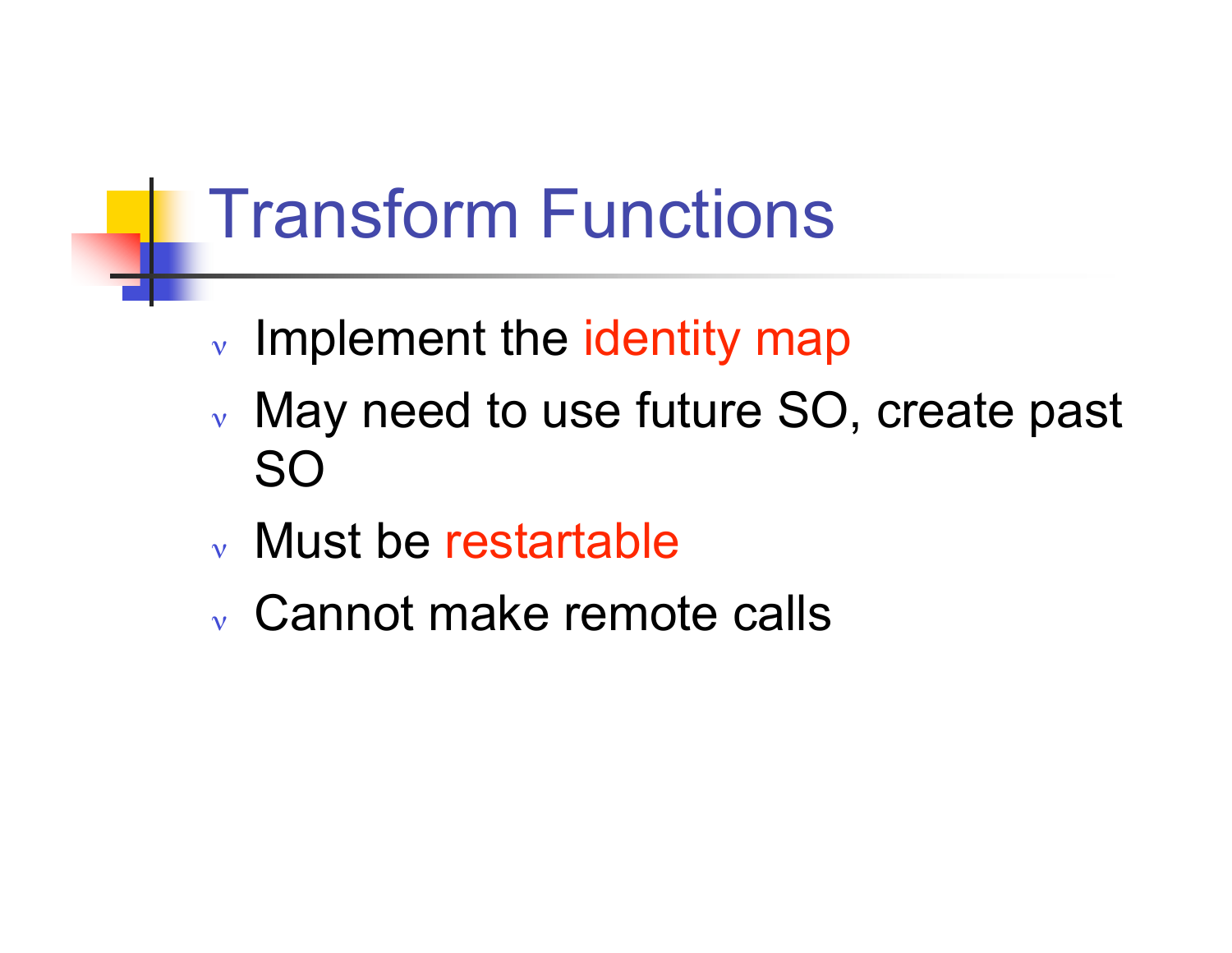# Scheduling Functions

- <sup>ν</sup> Can consult the UDB
- <sup>ν</sup> Examples:
	- <sup>ν</sup> Rolling upgrade
	- <sup>ν</sup> Big flip
	- <sup>ν</sup> Fast reboot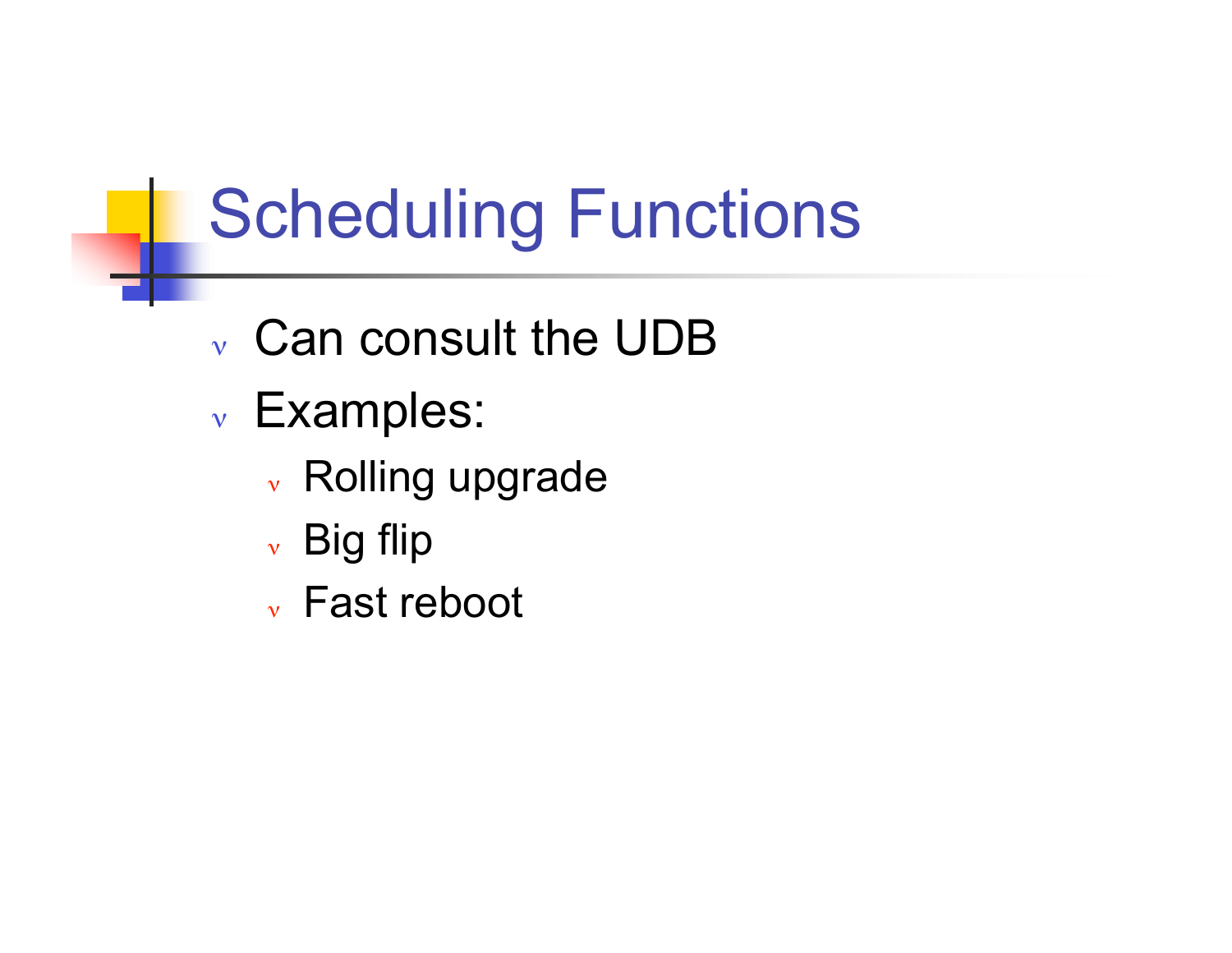## Implementing Upgrades

- <sup>ν</sup> Need to provide SOs, TF, SF
- <sup>ν</sup> For the SOs, need an implementation model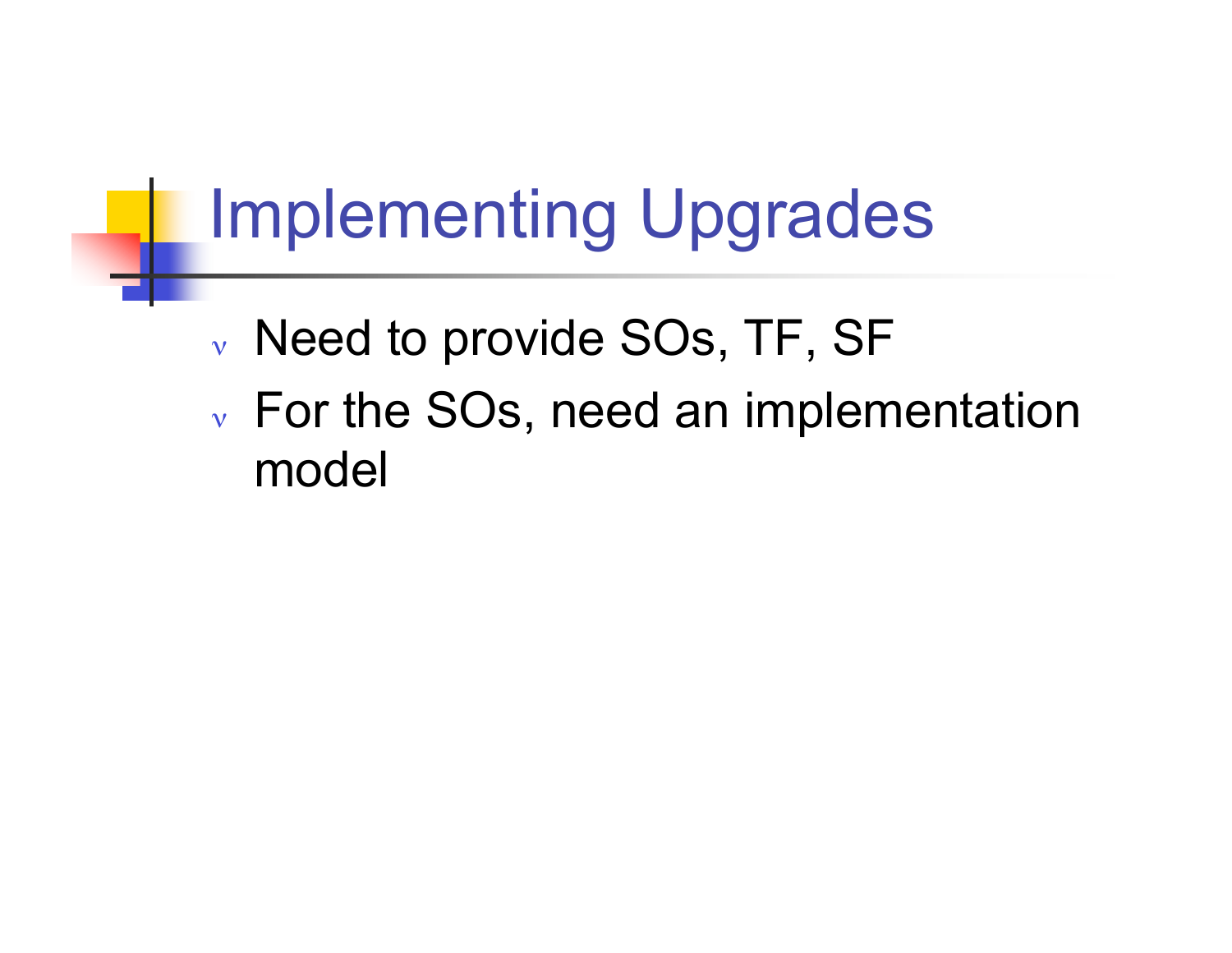# Summary of Specifications

- <sup>ν</sup> Specification defines the compound type T<sub>old&new</sub>
	- <sup>ν</sup> I, MF, and the shadows
- $\nu$  If the compound type isn't a subtype, disallow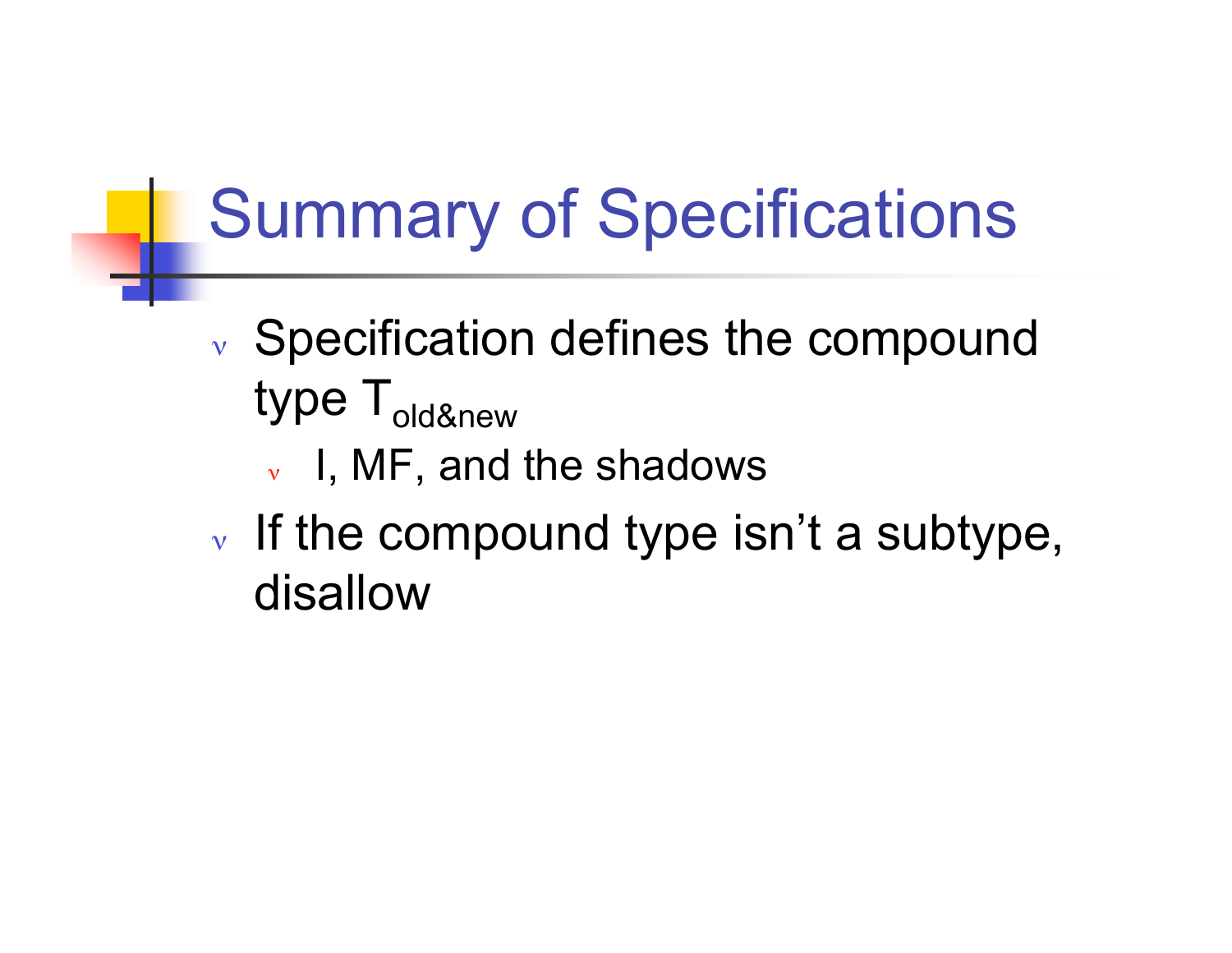# Specifications: Shadow **Methods**

#### <sup>ν</sup> Shadow methods relate behavior



e.g., FlavorSet.\$insertColor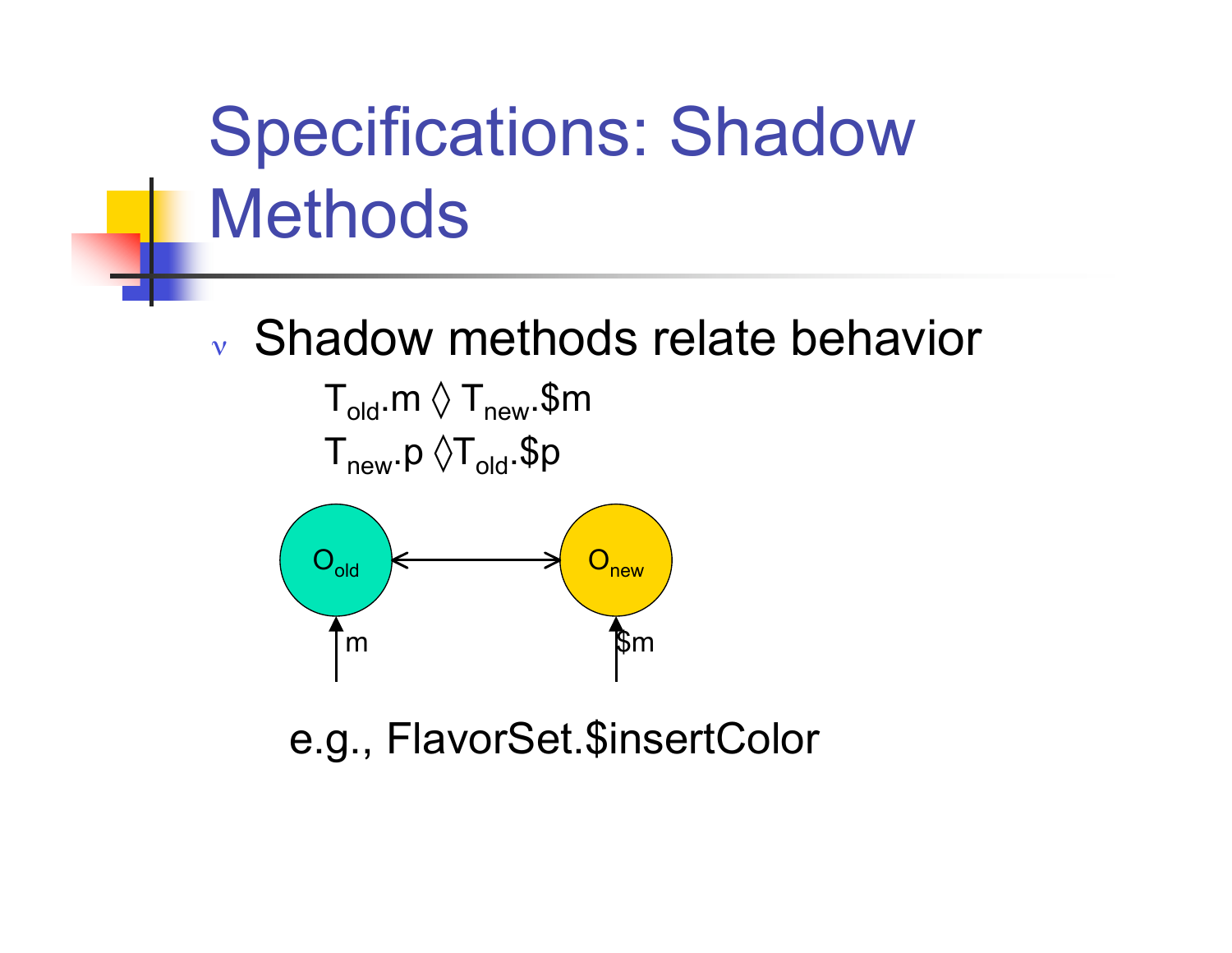## Talk Outline

- <sup>ν</sup> Upgrade requirements
- <sup>ν</sup> Upstart overview
- <sup>ν</sup> Specifying upgrades
- <sup>ν</sup> Implementing upgrades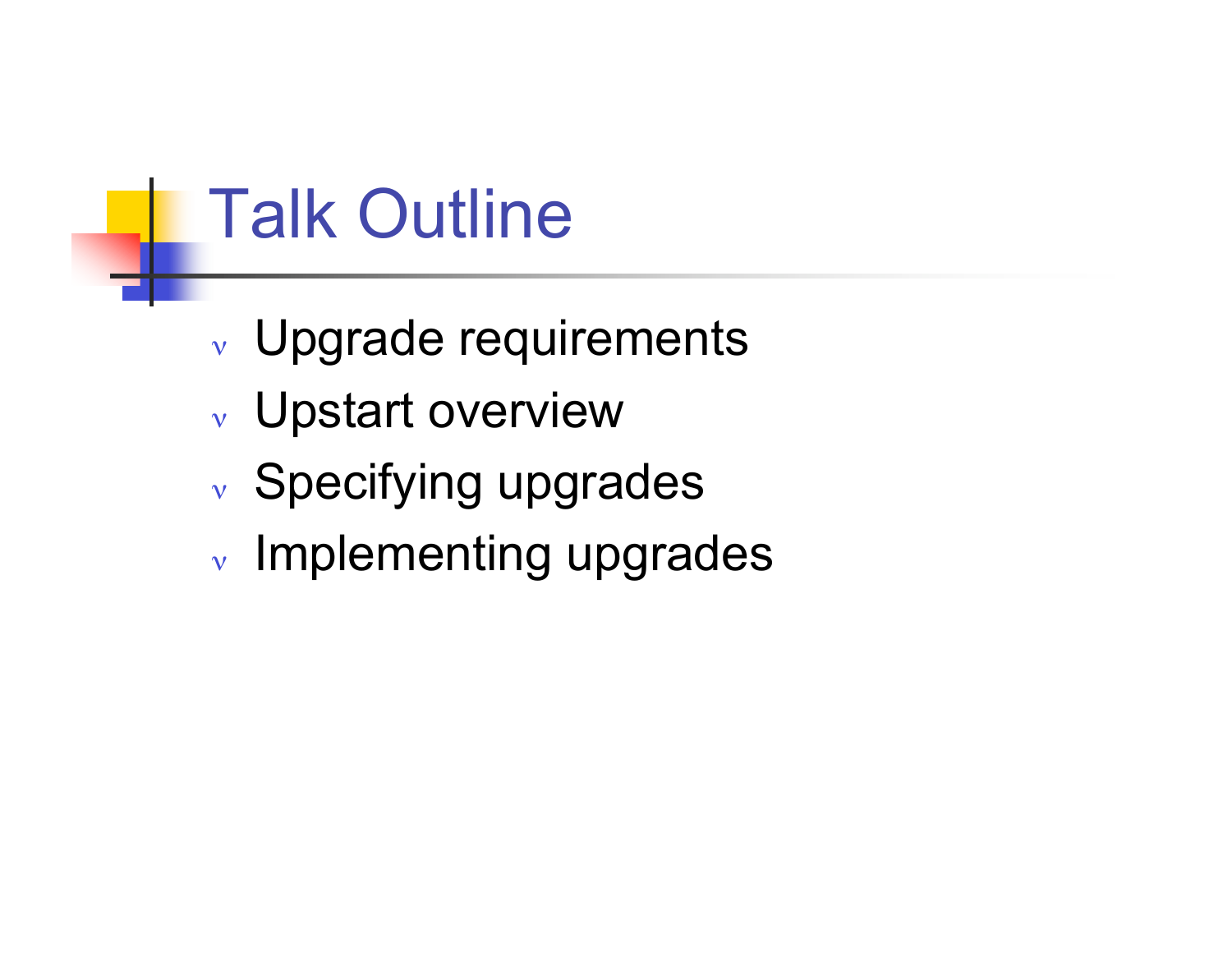## Requirement: Generality

- <sup>ν</sup> Support for arbitrary changes
- <sup>ν</sup> Incompatible upgrades
	- <sup>ν</sup> Old features are no longer supported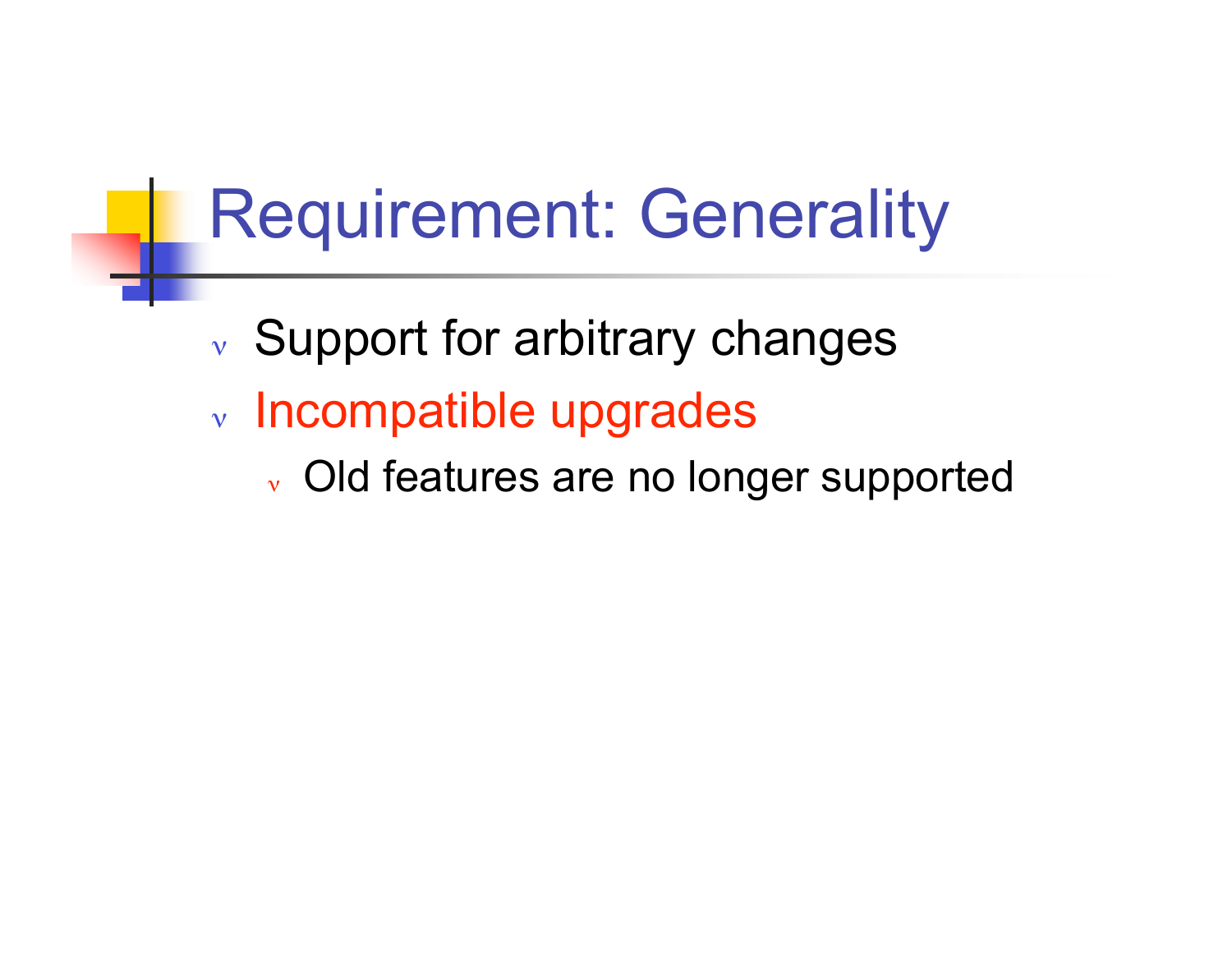Requirement: Continuous Availability

- <sup>ν</sup> Service is required 24/7
- $\vee$  Even when upgrading
- <sup>ν</sup> Therefore systems upgrade gradually
- <sup>ν</sup> Implies mixed-mode operation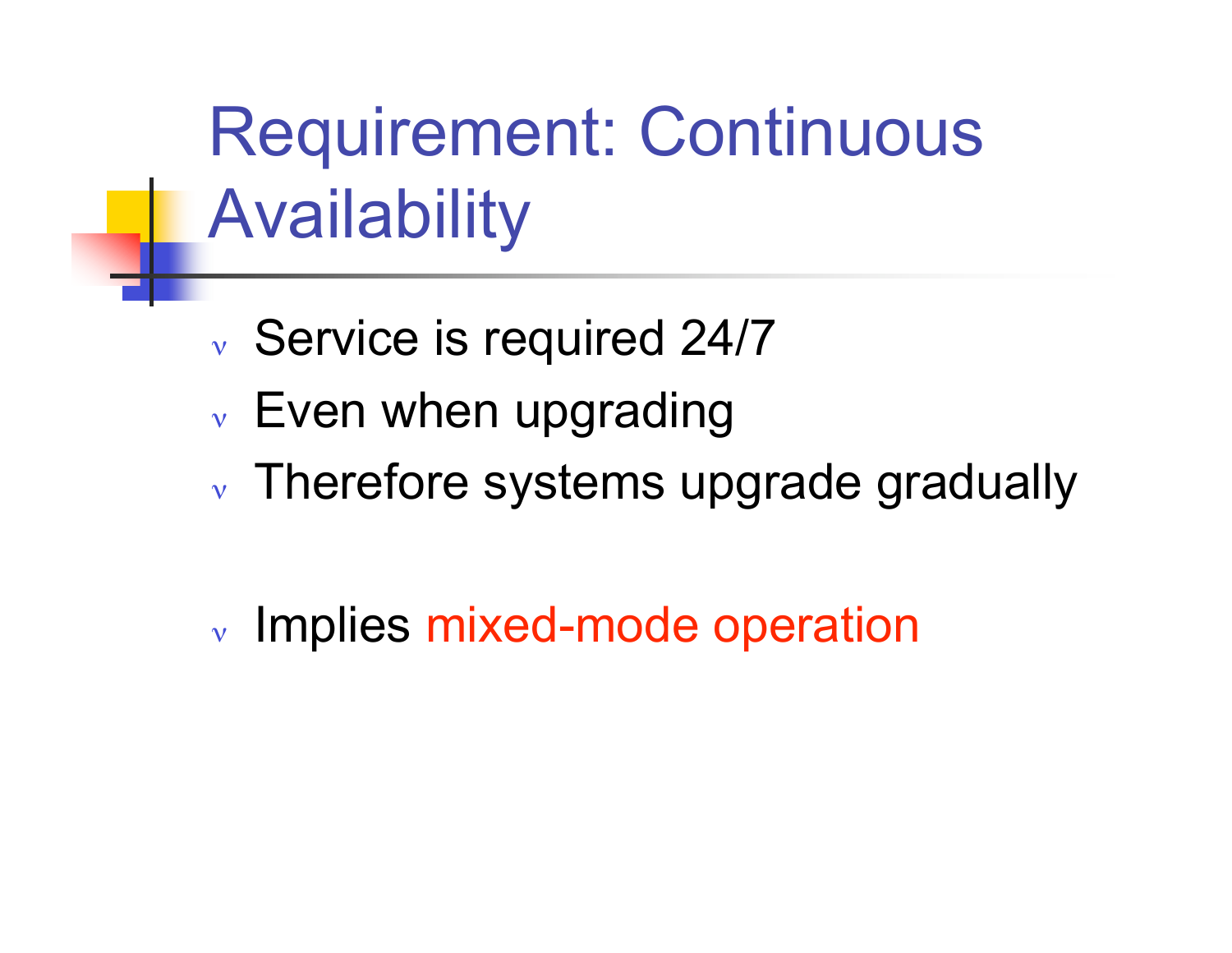Requirement: Controlled Deployment

- <sup>ν</sup> Systems upgrade gradually <sup>ν</sup> But with control
- <sup>ν</sup> Manual control is impractical
	- <sup>ν</sup> An automatic system
	- <sup>ν</sup> But upgrader needs control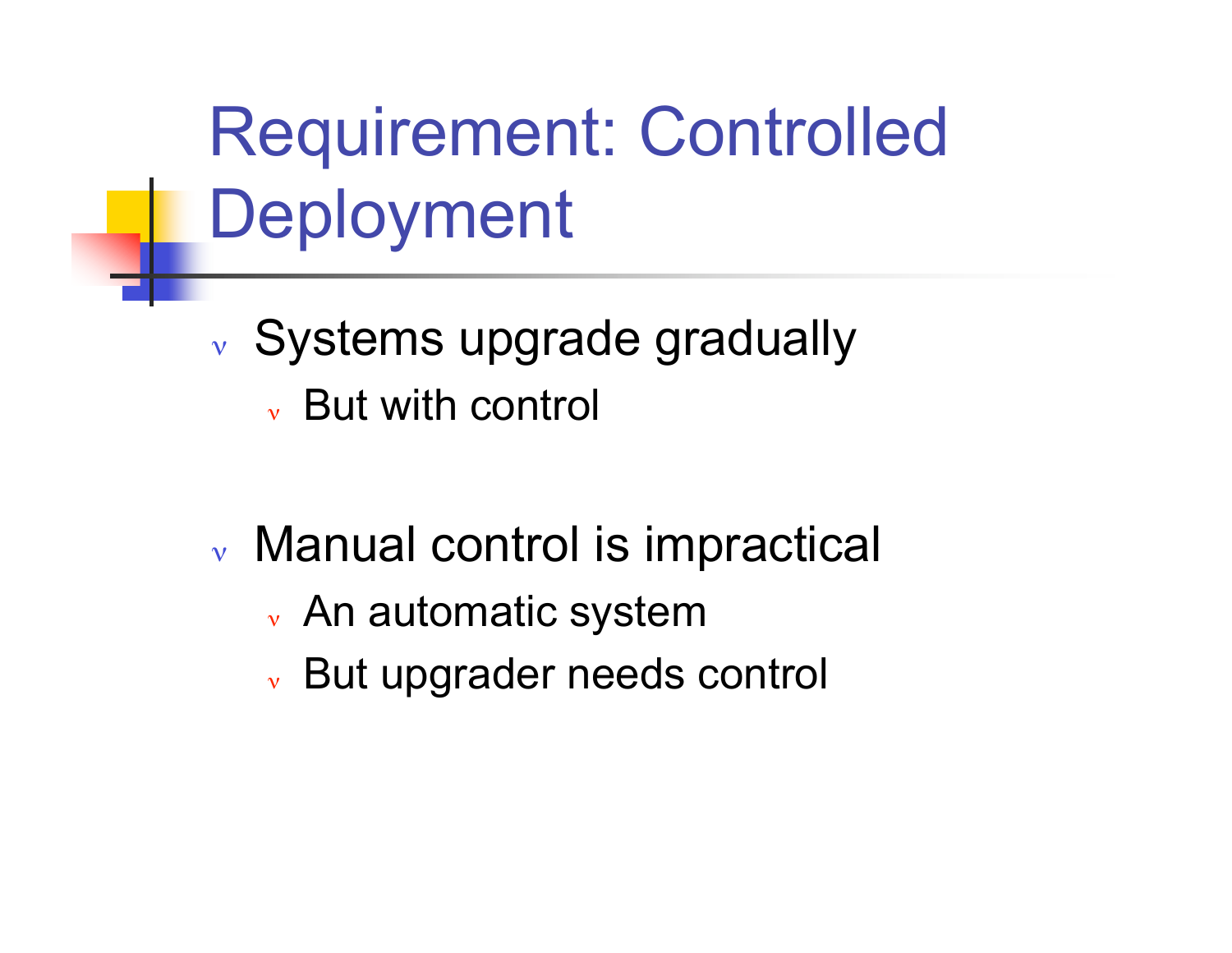### Requirement: Persistence

- <sup>ν</sup> Systems store important state for users
	- <sup>ν</sup> It cannot be lost
	- <sup>ν</sup> But may need to be transformed